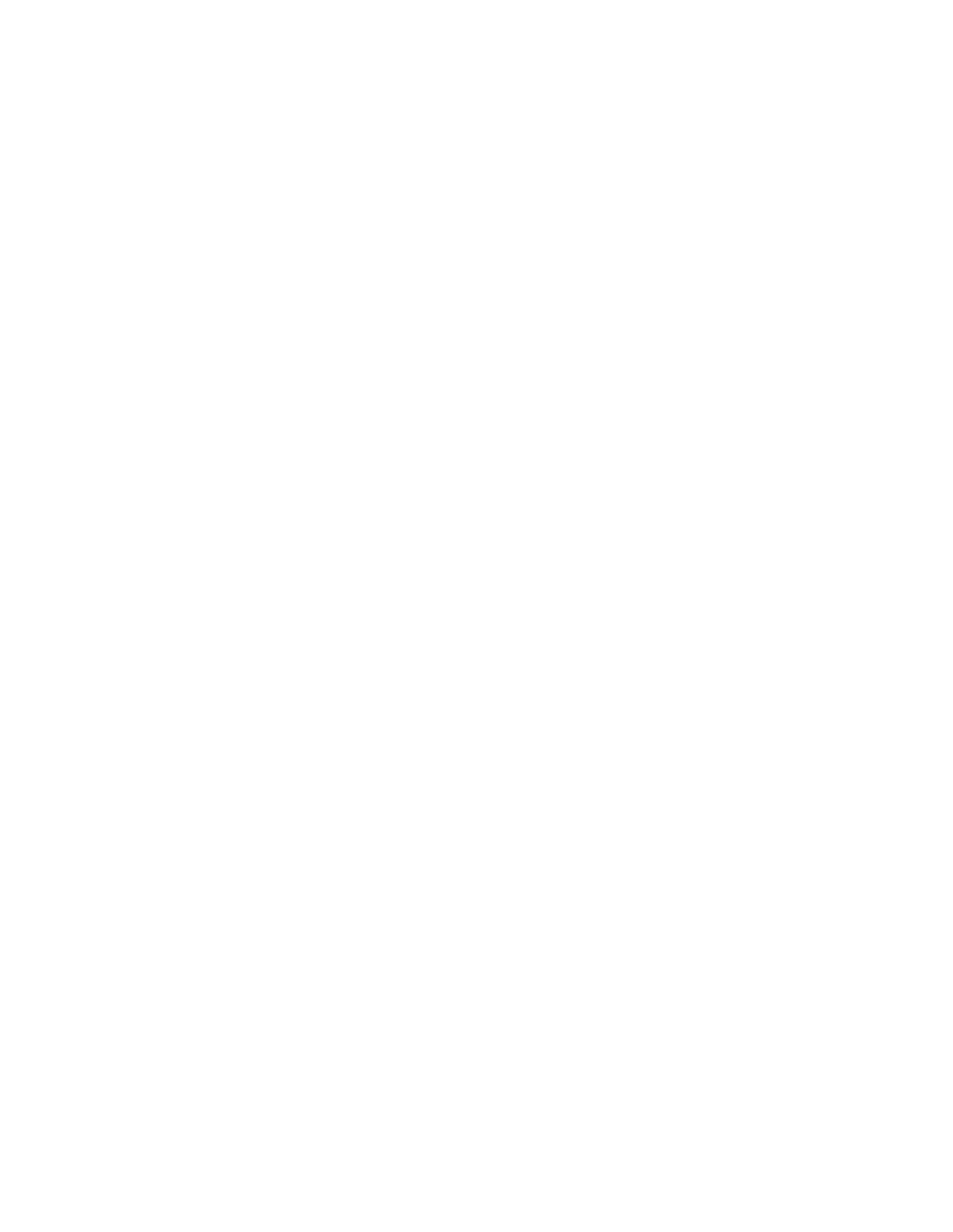$\overline{a}$ 

#### **ZONE TITLE RESIDENTIAL (Res)**

PERMITTED USE CLASSES - (see Regulation 89) Single dwelling.

DISCRETIONARY USE CLASSES - (see Regulations 22 and 90) Double dwelling, boarding house residential (includes tourist home, and bed and breakfast), row dwelling, apartment building, collective residential, convenience store, professional and personal service, child care, light industry as a home business, recreational open space, office, office (for home business), shop, catering, place of worship, educational, medical treatment and special care institutional uses (see condition),agriculture (see condition)and antenna.

|                                                                                                             |      |                         |                         | <b>APARTMENT BUILDING</b> |                         |       |       |
|-------------------------------------------------------------------------------------------------------------|------|-------------------------|-------------------------|---------------------------|-------------------------|-------|-------|
| Single<br>Row<br><b>Double</b><br><b>STANDARDS</b><br><b>Dwelling</b><br><b>Dwelling</b><br><b>Dwelling</b> |      | 1<br><b>Bed</b><br>Apt. | 2<br><b>Bed</b><br>Apt. | 3<br>Bed<br>Apt.          | 4<br><b>Bed</b><br>Apt. |       |       |
| Lot area (m <sup>2</sup> ) minimum                                                                          |      |                         | 1200*                   |                           |                         |       |       |
|                                                                                                             | 1860 | 1500*                   | (average)               | 800*                      | 850*                    | 900*  | 950*  |
| Floor area (m <sup>2</sup> ) minimum                                                                        | 80   | 80*                     | $65*$                   | $40*$                     | $50*$                   | $60*$ | $70*$ |
| Frontage (m) minimum                                                                                        | 30   | 20                      | $15^*$ (av)             | 50                        |                         |       |       |
| Building Line Setback (m)<br>(minimum)                                                                      | 8    | 8                       | 8                       | 15                        |                         |       |       |
| Building Line Setback (m)<br>(maximum)                                                                      | 32   | 32                      | 32                      | 32                        |                         |       |       |
| Sideyard Width (m)(min.)                                                                                    | 3    | 3                       | 3                       | 5                         |                         |       |       |
| Rearyard Depth (m)(min.)                                                                                    | 9    | 9                       | 9                       | 14                        |                         |       |       |
| Lot Coverage (%)(max.)                                                                                      | 33   | 33                      | 33                      | 33                        |                         |       |       |
| Height (max.)                                                                                               | 8    | 8                       | 15                      | 15                        |                         |       |       |
| *<br>Per dwelling unit                                                                                      |      |                         |                         |                           |                         |       |       |

# **CONDITIONS FOR RESIDENTIAL MEDIUM DENSITY ZONE**

#### **1. Subsidiary Apartments**

- (a) One subsidiary apartment may be permitted in a single dwelling.
- (b) For the purpose of calculating lot area and yard requirements, the apartment shall be considered part of the single dwelling.
- (c) Two off street parking spaces shall be required for the apartment.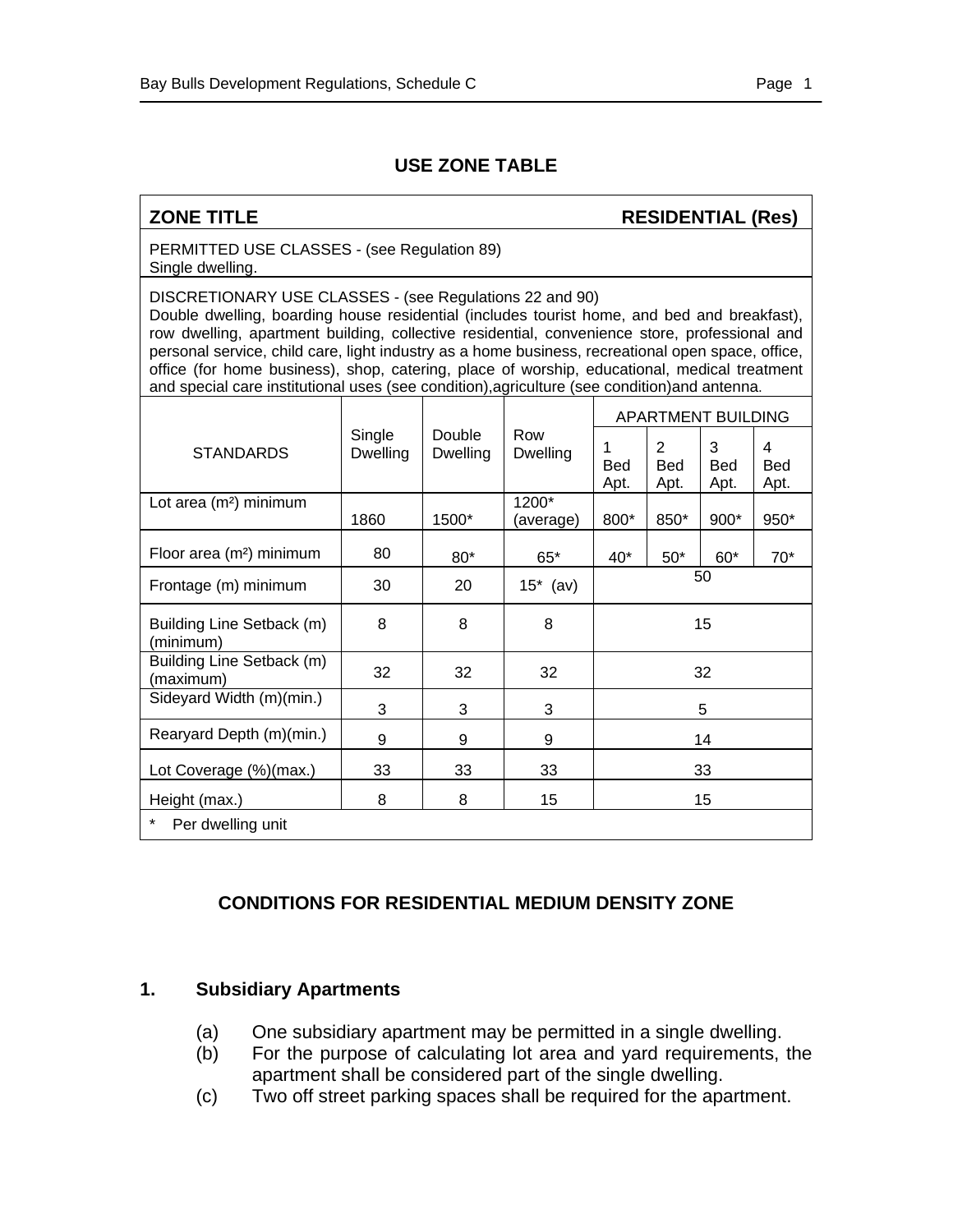Bay Bulls Development Regulations, Schedule C<br>
Page 2

- (d) The minimum floor area required is 40  $m<sup>2</sup>$  for a one bedroom subsidiary apartment, plus ten square metres for each additional bedroom.
- (e) For lots without municipal water and sewer services, the Government Service Centre shall determine water and sewerage disposal requirements and a permit will be issued subject to its approval.

### **2. Lot Sizes and Frontages**

Subject to the requirements of the Government Service Centre, the lot size and frontage requirements per single dwelling shall be determined in accordance with the water and sewage services available, as follows:

|     |                                                                           | Minimum<br>Size        | Minimum<br>Frontage |
|-----|---------------------------------------------------------------------------|------------------------|---------------------|
| (a) | With a well water supply & sewage<br>disposal by septic tank & tilefield. | $1860 \; \mathrm{m}^2$ | 30 <sub>m</sub>     |
| (b) | With a municipal piped water supply<br>& sewage disposal by septic tank & |                        |                     |
|     | tilefield.                                                                | 1400 $m2$              | 30 <sub>m</sub>     |

#### **3. Discretionary Uses Classes**

The discretionary use classes listed in this table may be permitted at the discretion of Council provided that they are compatible or complementary to uses within the permitted use classes or that their development will not inhibit or prejudice the existence or the development of such uses.

#### **4. Dwelling Frontage**

The front wall of a dwelling shall be parallel to the street on which it is fronting and has a civic number.

#### **5. Medical and Special Care Institutional Uses**

(a) Special Care Institutional Uses shall only be permitted at the discretion of Council.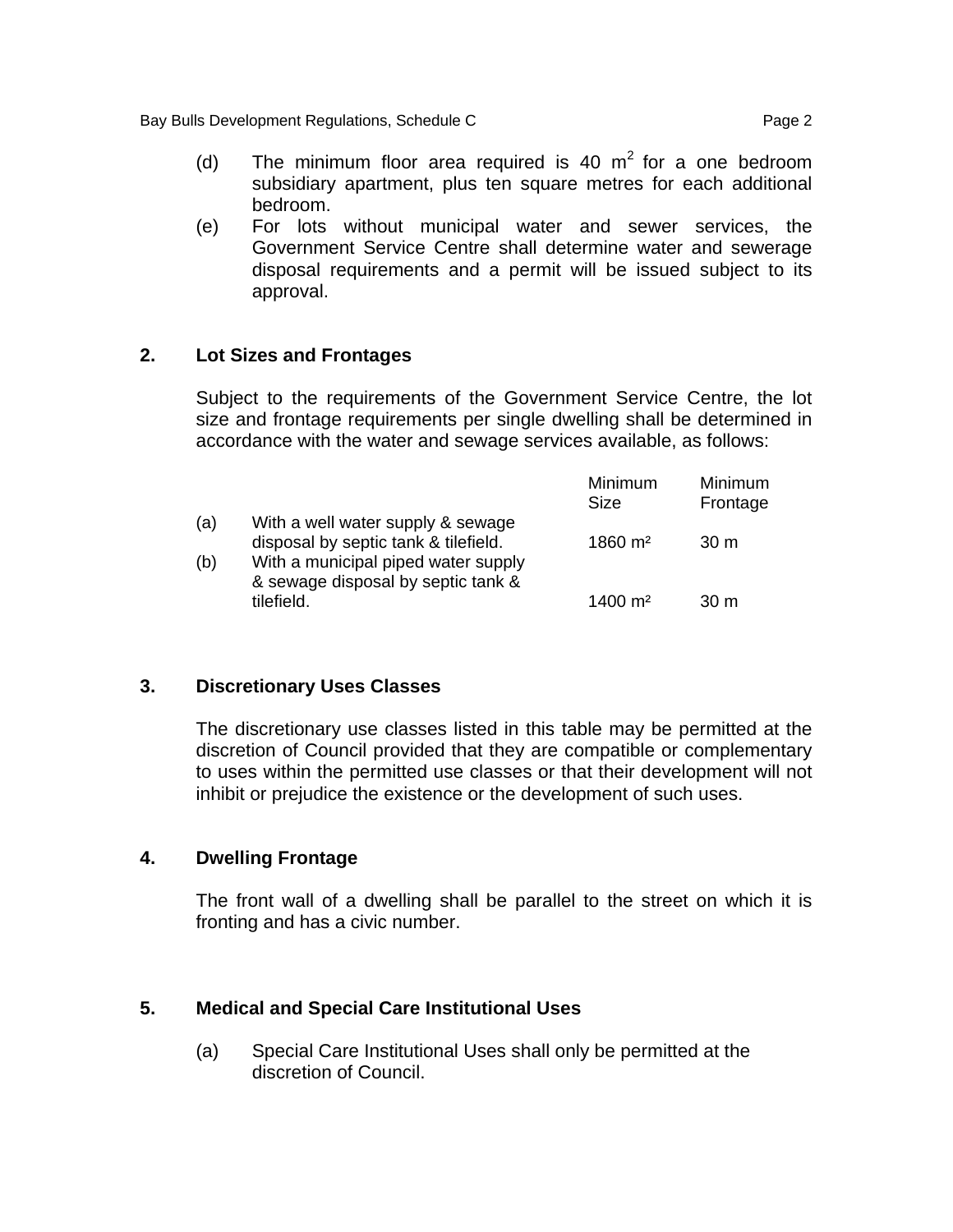Bay Bulls Development Regulations, Schedule C **Page 3** Page 3

(c) One off street parking space shall be provided for every four (4) dwelling units.

# **6. Accessory Buildings**

- (a) Accessory buildings shall have a combined maximum lot coverage not exceeding 7%, up to a maximum floor area of 75 m<sup>2</sup>, whichever is less. Accessory buildings shall be located a minimum of 3 metres from the nearest part of the main building and a minimum of 1 metre from a side and rear lot line.
- (b) The maximum height of an accessory building shall be 4 metres.
- (c) Council shall have discretion where the proposed accessory building will exceed the 7% maximum lot coverage, the maximum floor area of 75 m², and the maximum height of 4 metres.

# **7. Advertisements Relating to Onsite Uses**

The conditions for the erection or display of an advertisement on any lot or site occupied by a permitted use or a legal non-conforming use shall be as follows:

- (a) The size, shape, illumination and material construction of the advertisement shall meet the requirements of Council, having regard to the safety and convenience of users of adjacent streets and sidewalks, and the general amenities of the surrounding area.
- (b) Council shall determine the size and area of any sign.
- (c) Free standing portable illuminated signs ("yellow" or "Light Up Portable Signs") will not be allowed in the residential area.

#### **8. Off-Site Directional/Advertisement Sign**

Off-site directional/advertisement signs, which direct traffic to and advertise a commercial or industrial development or use, shall not be permitted. Off-site directional signs related to a charitable, non-profit or municipally sponsored event, which direct traffic to a community facility may be permitted as determined by the Council provided only one sign is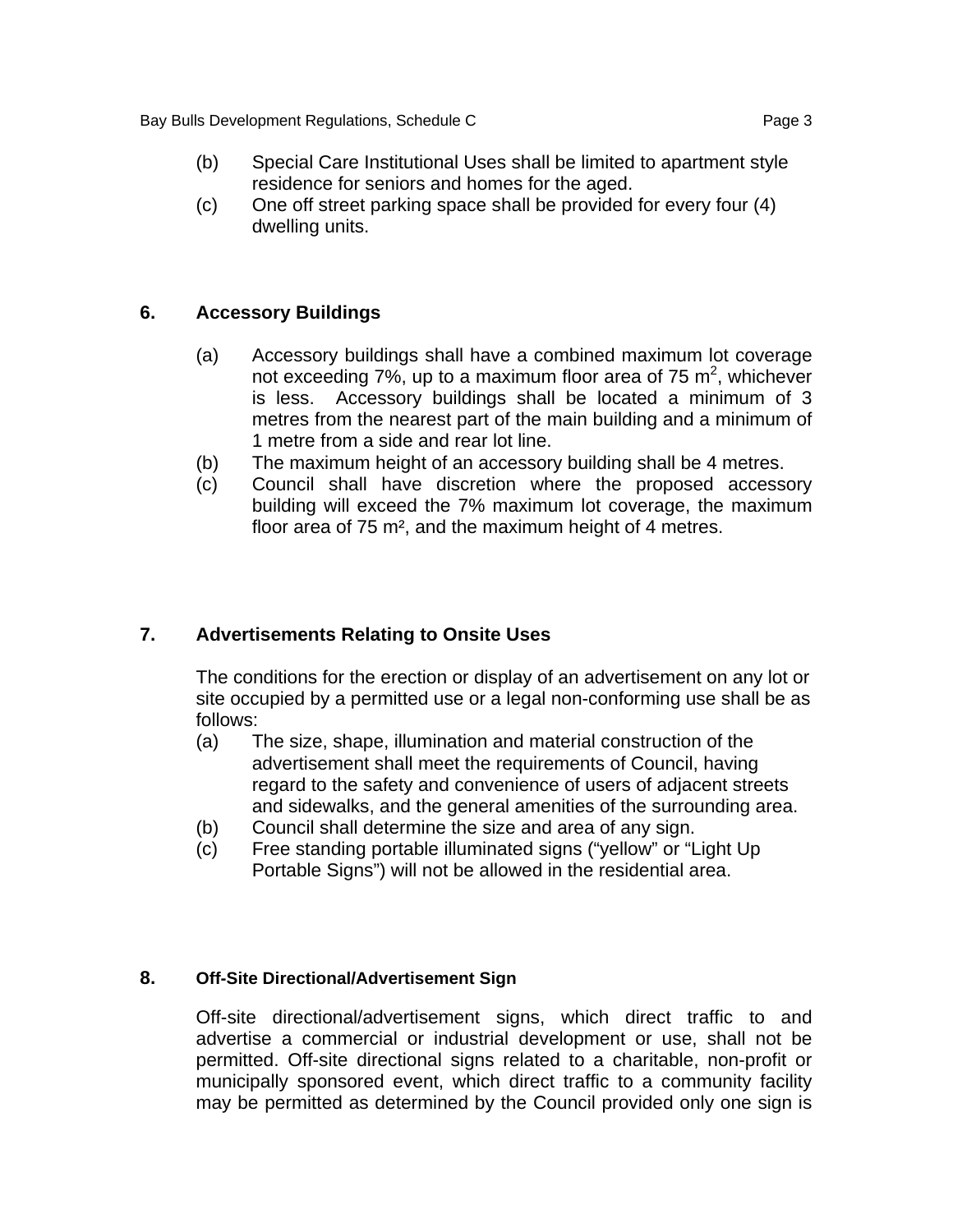erected per street frontage, the sign is erected for the duration of the event, and the location, size, and construction of the sign conforms to the requirements of the Council.

#### **9. Place of Worship and Educational Use**

Where permitted, a place of worship and an educational use shall conform to the frontage, building line setback, sideyard, rearyard, lot coverage and height requirements specified for a single dwelling. The only educational uses that may be permitted on a discretionary basis are elementary and junior high schools.

#### **10. Convenience Store**

Convenience stores will only be permitted as a discretionary use under the following conditions:

- (a) Convenience Store may form part of the residential dwelling or be a stand alone building.
- (b) The retail use shall be subsidiary to the residential character of the area, and shall not affect residential amenities of adjoining properties.
- (c) Adequate provision for on site parking, loading, buffering and landscaping.

#### **11. Home Businesses - Office, Medical and Professional Service, Personal Service, and Light Industry Uses as Home Occupations**

A Home Business is defined as an accessory use of a residential dwelling consisting of an occupation or profession which generates revenue for the resident.

Office, medical and professional service, personal service, and light industry uses may be permitted provided they are carried out as home occupations, businesses operated in the dwelling, or in a building subsidiary to the dwelling on the same lot, by the occupants of the dwelling, and meet the following requirements.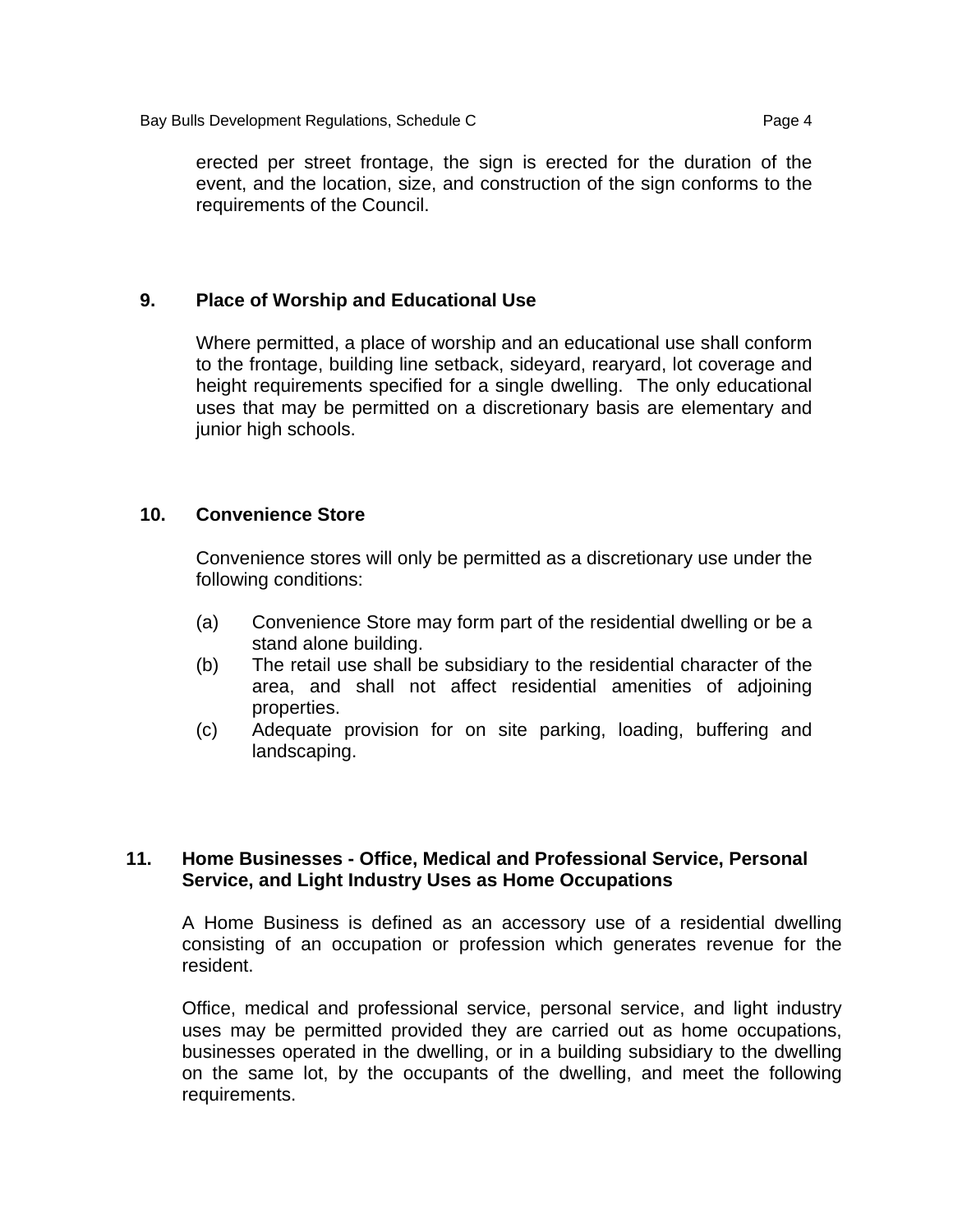- (a) Office uses shall be limited to small business services and professional offices;
- (b) Light Industry uses shall be limited to fabrication for the production of handmade articles such as clothing, arts and crafts objects, and workshops;
- (c) The use is clearly subsidiary to the residential use, does not alter the residential character of the dwelling unit, and does not detract from the residential character of the neighbourhood.
- (d) No wholesale sales or storage of goods is carried out, any retail sales are incidental and subsidiary to the approved use, no repairs to vehicles or heavy equipment are carried out.
- (e) Activities associated with the use are not hazardous and do not cause noticeable noise, odour, dust, fumes, or inconvenience to occupants of adjoining residences.
- (f) Activities associated with the use shall be carried on inside the dwelling or in a building separate from the dwelling.
- (g) One building only, separate from the dwelling, may be used in connection with a light industrial use and service use and shall conform to the Accessory Buildings condition height and floor area limit for this zone; child care use shall be carried out in the dwelling unit or be attached to the dwelling unit.
- (h) Except for child care, no more than 30% of the total floor area of the dwelling is devoted to the use.
- (i) The use shall not generate traffic, parking, sewage or water use in excess of what is normal in the residential area.
- (j) Activities associated with the use are not hazardous and do not cause a noticeable increase in noise, odour, dust or fumes, nor cause electrical interference or in any other way result in a nuisance to the occupants of surrounding residences.
- (k) The residential lot has sufficient area to accommodate the parking requirements of the dwelling unit and the home occupation.
- (l) No regular parking of commercial vehicles except for one vehicle with a gross weight of no greater than one tonne will be permitted on the lot or on the road reservation adjacent to the lot.

# **12. Child Care**

A day care or day nursery (i.e.: a child care operation in which services are regularly provided to seven or more children), is subject to the following conditions:

(a) The operation is in accordance with all applicable provincial laws and regulations.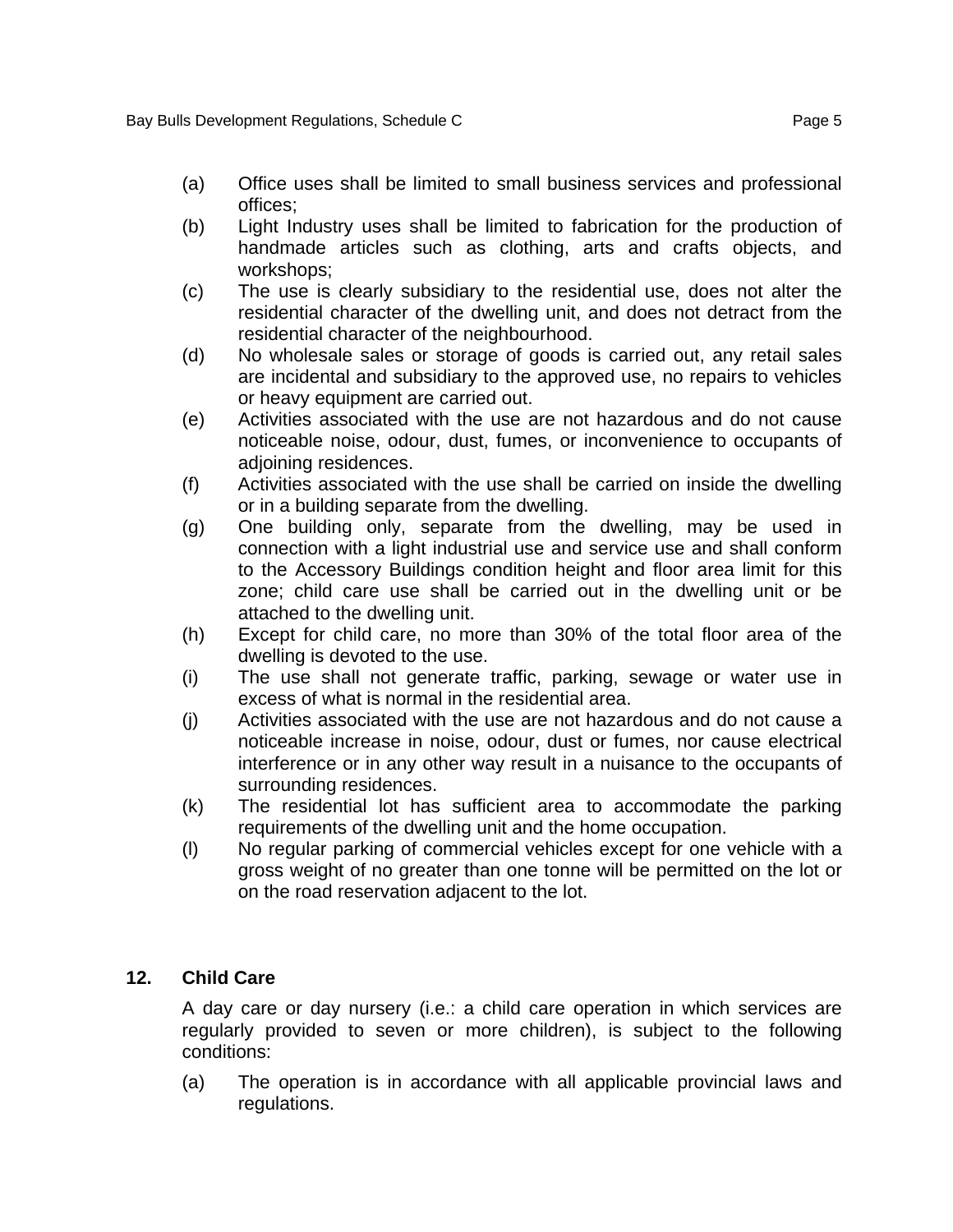- (b) A limit of one day care or day nursery will be permitted on any street.
- (c) The use will not occupy more than 70  $m^2$  or 40% of the floor area, whichever is less.
- (d) Provision for off-street parking will be required as per the off-street parking requirements of these Regulations.
- (e) The drop-off and pick-up of children will not interfere with the free flow of vehicular traffic.
- (f) The use is not located adjacent to or near hazardous, dangerous, or incompatible uses. These include, but are not limited to, heavy industrial uses, service stations, garages, taverns, night clubs, and amusement uses.

#### **13. Boarding House Residential**

A boarding or lodging house is permitted in any dwelling that can adequately accommodate the specified number of persons. The total number of boarders or lodgers shall not exceed (5) persons.

A "bed and breakfast" use in a dwelling may be permitted as a discretionary use to provide room and board for tourists or the travelling public, under the following conditions:

- (a) the use does not detract from the residential character of the neighbourhood;
- (b) the use is carried out by a resident/owner of the dwelling unit;
- (c) the dwelling in which the Bed and Breakfast use is carried out is similar in exterior finish, design, height, and scale to a private residential dwelling;
- (d) one parking space shall be provided for each guest room on the lot;
- (e) Council may require the parking area to be screened by a fence, or hedge;
- (f) the maximum number of guest rooms shall be five (5), and
- (g) the establishment shall be licensed under the Tourist Establishment Regulations, as amended from time to time.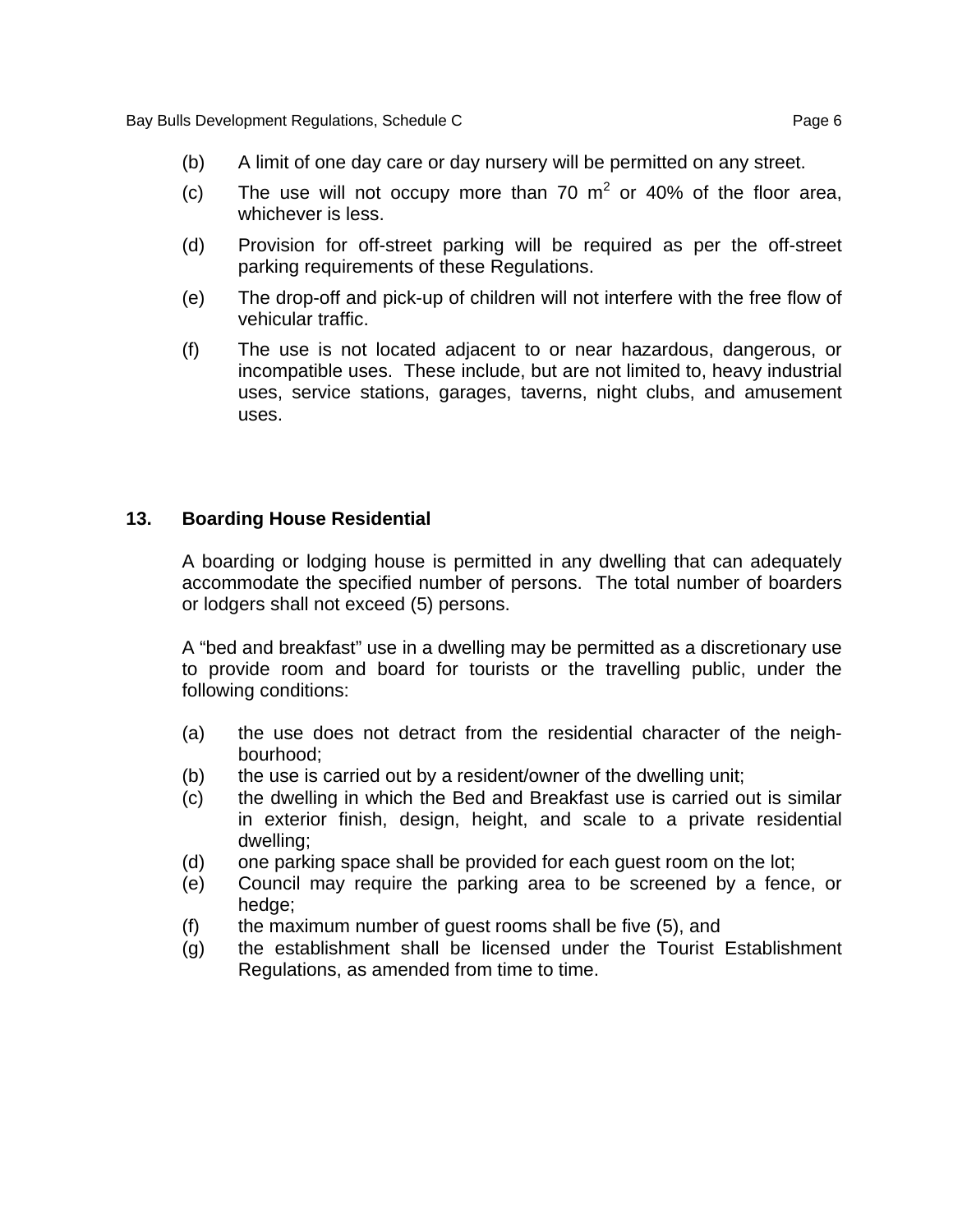#### **14. Buffer (around waterways and waterbodies)**

No development will be permitted within 15 metres of the high water mark of rivers or streams, or within 15 metres of the shoreline of ponds, with the exception of conservation structures such as those designed to control flooding and erosion as well as bridges, pathways, and public services. Development of marine or water related uses such as wharfs, slipways, boathouse, etc. may be permitted. All development occurring within these limits is subject to the approval of Council and the Department of Environment and Conservation.

### **15. Soil Removal, Soil Deposit and Site Grading**

- (a) No development permit for removal or deposit of soil, or the excavation and removal of excavated material or grading is required if it is part of an approved development project or affects less than 125  $m<sup>3</sup>$  of soil, sand, gravel, rock or other substance down to and including bedrock. All other cut or fill work, excavation and removal and deposit of material or grading requires a development permit under these Regulations.
- (b) Removal or deposit of soil, or the excavation and removal of excavated material or grading which requires a development permit provided the work is based on a grading plan, will result in an improved site for use classes permitted in the Zone where it is located, and meets the following conditions:
	- (i) land intended for the activity or grading has a slope of less than 25%;
	- (ii) resulting slopes are stable and without hazards;
	- (iii) when the work is completed, the area affected shall be covered with topsoil and other necessary material for vigorous plant growth and planted with appropriate vegetation;
	- (iv) The use is clearly a subsidiary use to the residential use, and
	- (iv) drainage must be provided to the satisfaction of Council, and will be designed so as not to impair existing surface drainage nor to create erosion either on the site or on adjacent sites.
- (c) A development permit for the activities described in (b) above shall not be issued unless a cash deposit of \$500.00 has been made to Council. The deposit shall be returned when the work has been completed in accordance with the development permit and to the satisfaction of Council.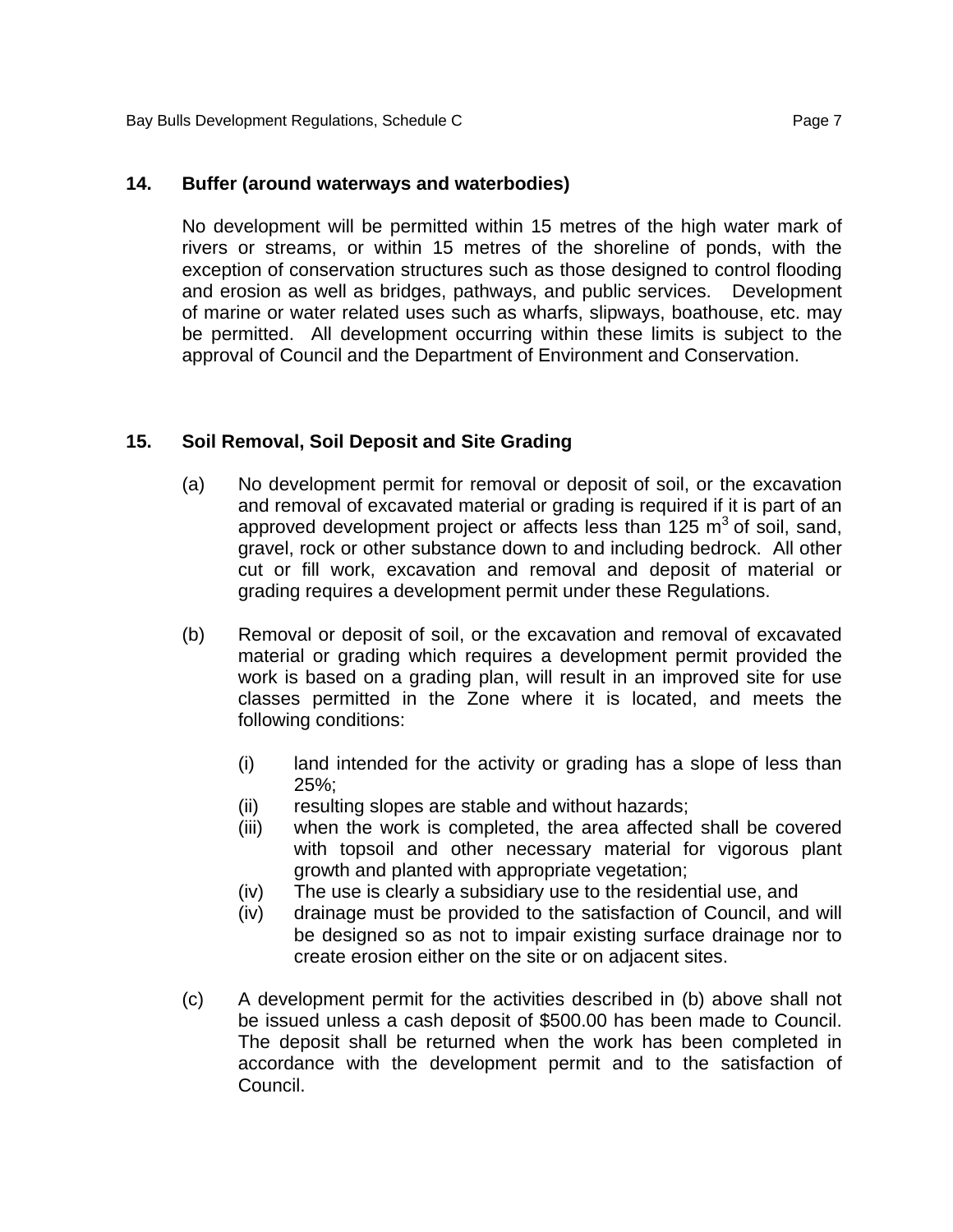#### **16. Livestock Operations and Buffers**

 The Bay Bulls Land Use Zoning maps identify a 610 metre buffer around existing livestock operations. Due to the possible adverse effects of unpleasant odours on new residences, no development within a livestock buffer shall be permitted without the approval of the Department of Natural Resources, Land Stewardship Division and the Department of Environment and Conservation. Residential development within the 610 metre buffer shall be limited to infilling on existing publicly-maintained roads.

#### **17. Agriculture**

- (a) Agriculture shall be limited to home gardens and similar activities that Council deems to be compatible with surrounding residential areas.
- (b) The cultivation of ground and the erection of greenhouses, root cellars, and other accessory buildings for agricultural use will be limited to small-scale developments as determined by Council.
- (c) The keeping of livestock, including horses, sheep, etc, shall be prohibited.

#### **18. Backlot Development**

Where vacant parcels of land exist which have access to a public street and are of sufficient size for a building lot, but which do not have the required frontage on a publicly maintained street, they may be considered on a discretionary basis provided the following conditions are met:

- (a) the maximum setback for front lot line or side lot line (depending on lot orientation) from a public street shall be a minimum of 32 metres and a maximum of 100 metres from a public street. The minimum lot area and all other development standards shall be the same as for other residential development in this zone;
- (b) only single dwellings may be permitted;
- (c) lots must have direct access to, and street line frontage on, a publicly maintained street;
- (d) the development of the lot would not prevent the use of adjoining lands for future development. Where there is potential for additional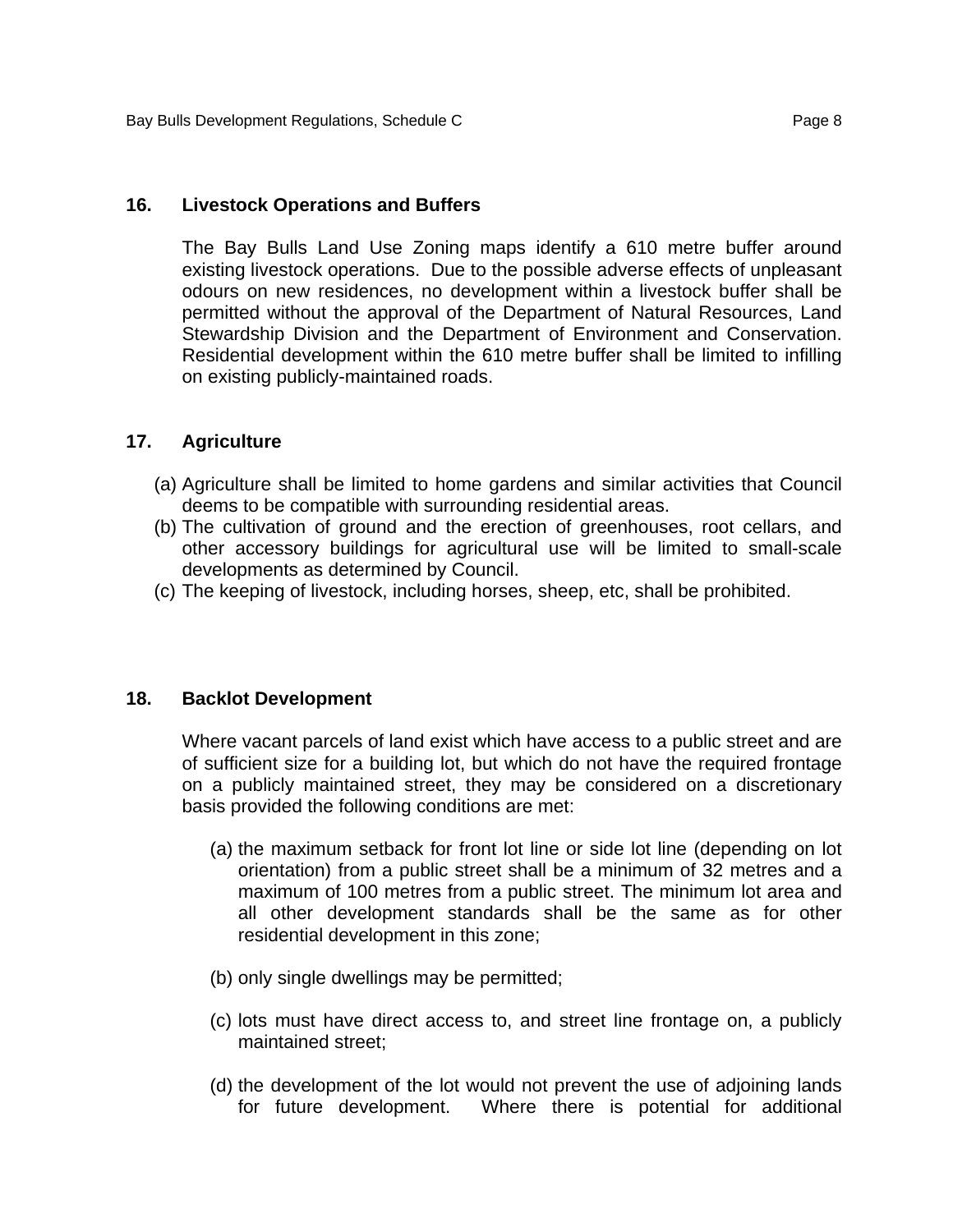development in the area, the lot and access shall be developed in a manner which will accommodate future development. As such, the access to the public street to which the owner must have clear title, shall be a minimum width of 15 m to accommodate future public use;

- (e) where there is no potential for future development, the access to the public street shall be a minimum of 6 m in width and shall be treated as a private driveway; which the owner must have clear title.
- (f) the dwelling is separated from, and oriented, in a manner that does not adversely affect the privacy and enjoyment of adjoining properties. Separation distances may be required by the Council as a condition for development, considering such things as slope, drainage, tree cover and soil conditions.
- (g) the development of the backlot does not affect the legal conformity of the primary lot that has frontage on to a public street.

#### **19. Catering**

Catering use shall be permitted as a discretionary use to a permitted use within the Residential land use zone. The Catering uses shall be a minor use and be located within the permitted use building.

#### **20. East Coast Trail**

The East Coast Trail is a natural walking/hiking trail along Bay Bulls Harbour and along the coastline of Atlantic Ocean which forms part of a much larger coastal trail system. Council will encourage the maintenance of the trail to protect the natural landscape and views from the trial, and to ensure that future development does not negatively impact the trail.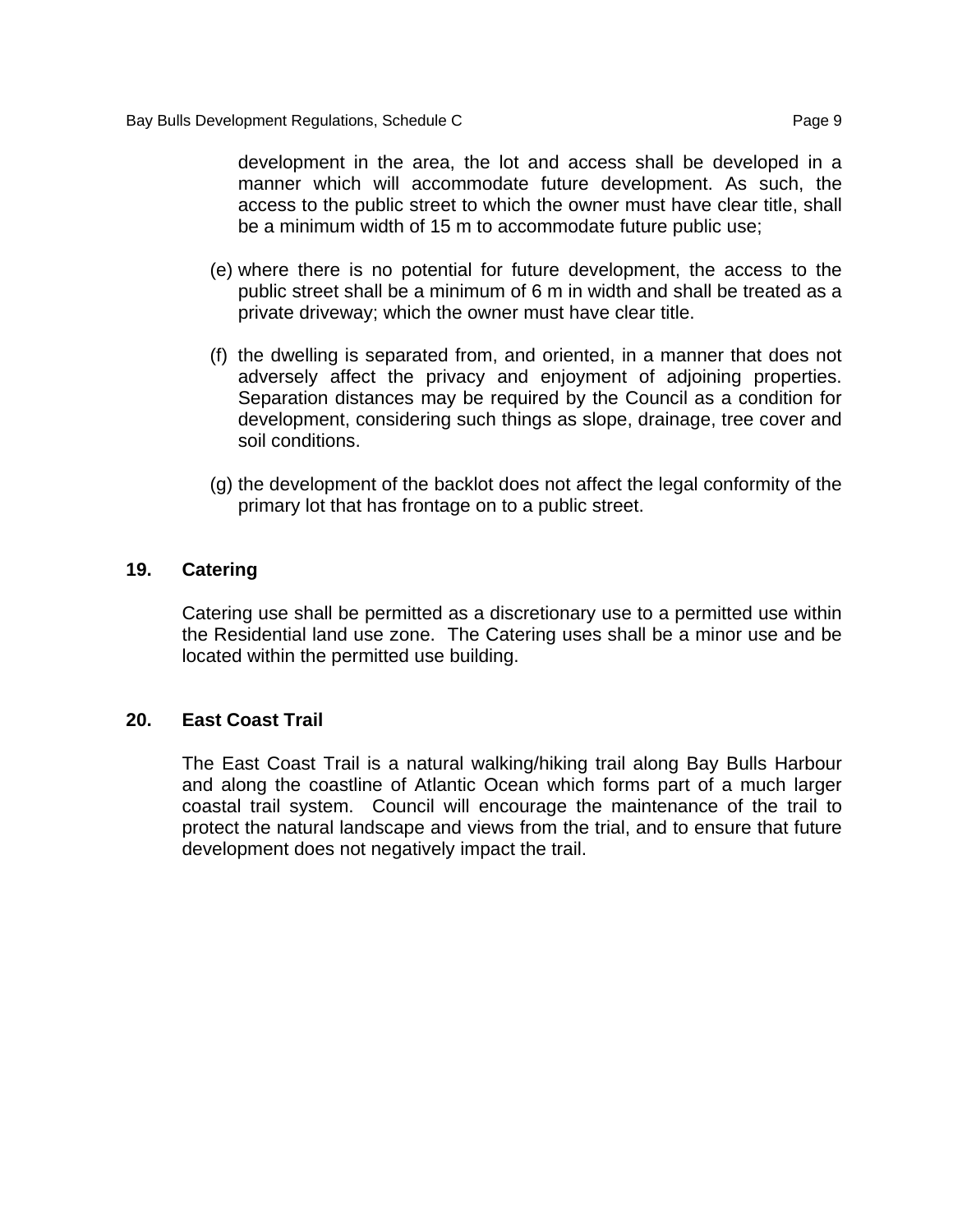# **ZONE TITLE** RESIDENTIAL RURAL (RR)

PERMITTED USES CLASSESS **–** see Regulation 90. Single dwelling.

DISCRETIONARY USES CLASSES **–** see Regulation 34 and 91. Boarding house residential (bed and breakfast only), agriculture, convenience store, child care, medical and professional, personal service, office (home based business); utilities, recreation open space, light industry, and antenna.

### **CONDITIONS**

#### **1. Development Standards**

The development standards for this zone shall be as follows:

| (a) Minimum Lot Size              | $4050 \; \text{m}^2$ |
|-----------------------------------|----------------------|
| (b) Minimum Frontage              | 45 m                 |
| (c) Minimum Floor Area            | $100 \; \text{m}^2$  |
| (d) Minimum Building Line Setback | 10 metres            |
| (e) Maximum Building Line setback | 32 metres            |
| (f) Minimum Sideyard Width        | 3 metres             |
| (g) Minimum Rearyard Depth        | 15 metres            |
| (h) Maximum Height                | 8 metres             |
| (i) Maximum Lot Coverage          | 33%                  |

#### **2. Discretionary Uses Classes**

The discretionary use classes listed in this table may be permitted at the discretion of Council provided that they are compatible or complementary to uses within the permitted use classes or that their development will not inhibit or prejudice the existence or the development of such uses.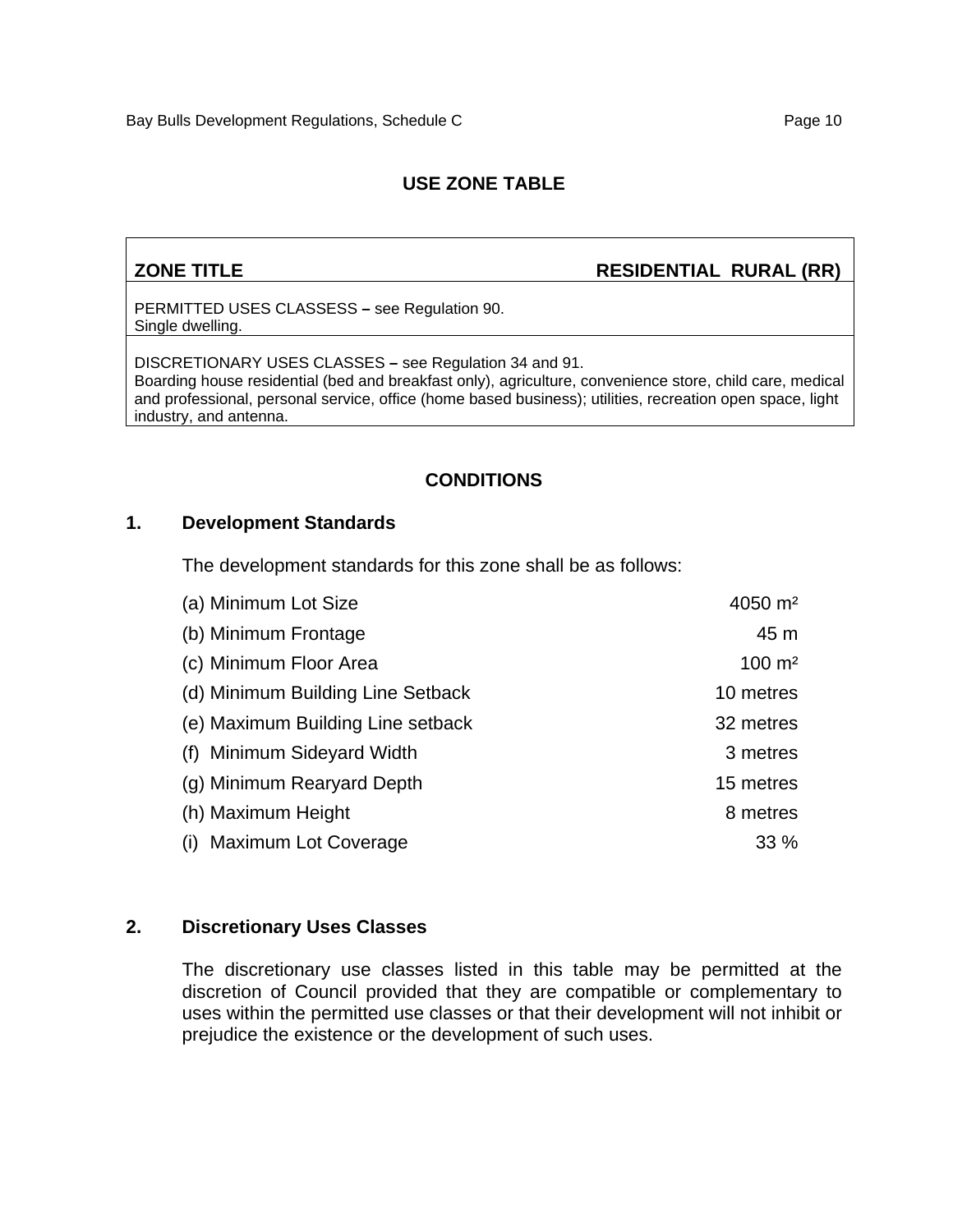#### **3. Subsidiary Apartments**

- (a) One subsidiary apartment may be permitted in a single dwelling.
- (b) For the purpose of calculating lot area and yard requirements, the apartment shall be considered part of the single dwelling.
- (c) Two off street parking spaces shall be required for the apartment.
- (d) The minimum floor area required is 40  $m^2$  for a one bedroom subsidiary apartment, plus ten square metres for each additional bedroom.
- (f) For lots without municipal water and sewer services, the Government Service Centre shall determine water and sewerage disposal requirements and a permit will be issued subject to its approval.

### **4. Accessory Buildings**

- (a) Accessory buildings shall have a combined maximum lot coverage not exceeding  $7\%$ , up to a maximum floor area of  $75 \text{ m}^2$ , whichever is less. Accessory buildings shall be located a minimum of 3 metres from the nearest part of the main building and a minimum of 1 metre from a side and rear lot line.
- (b) The maximum height of an accessory building shall be 4 metres.
- (c) Council shall have discretion where the proposed accessory building will exceed the 7% maximum lot coverage, the maximum floor area of 75 m², and the maximum height of 4 metres.

#### **5. Convenience Stores**

Convenience stores will only be permitted as a discretionary use under the following conditions:

- (a) Convenience Store may for part of the residential dwelling or be a stand alone building.
- (b) The retail use shall be subsidiary to the residential character of the area, and shall not affect residential amenities of adjoining properties.
- (c) Adequate provision for on site parking, loading, buffering and landscaping.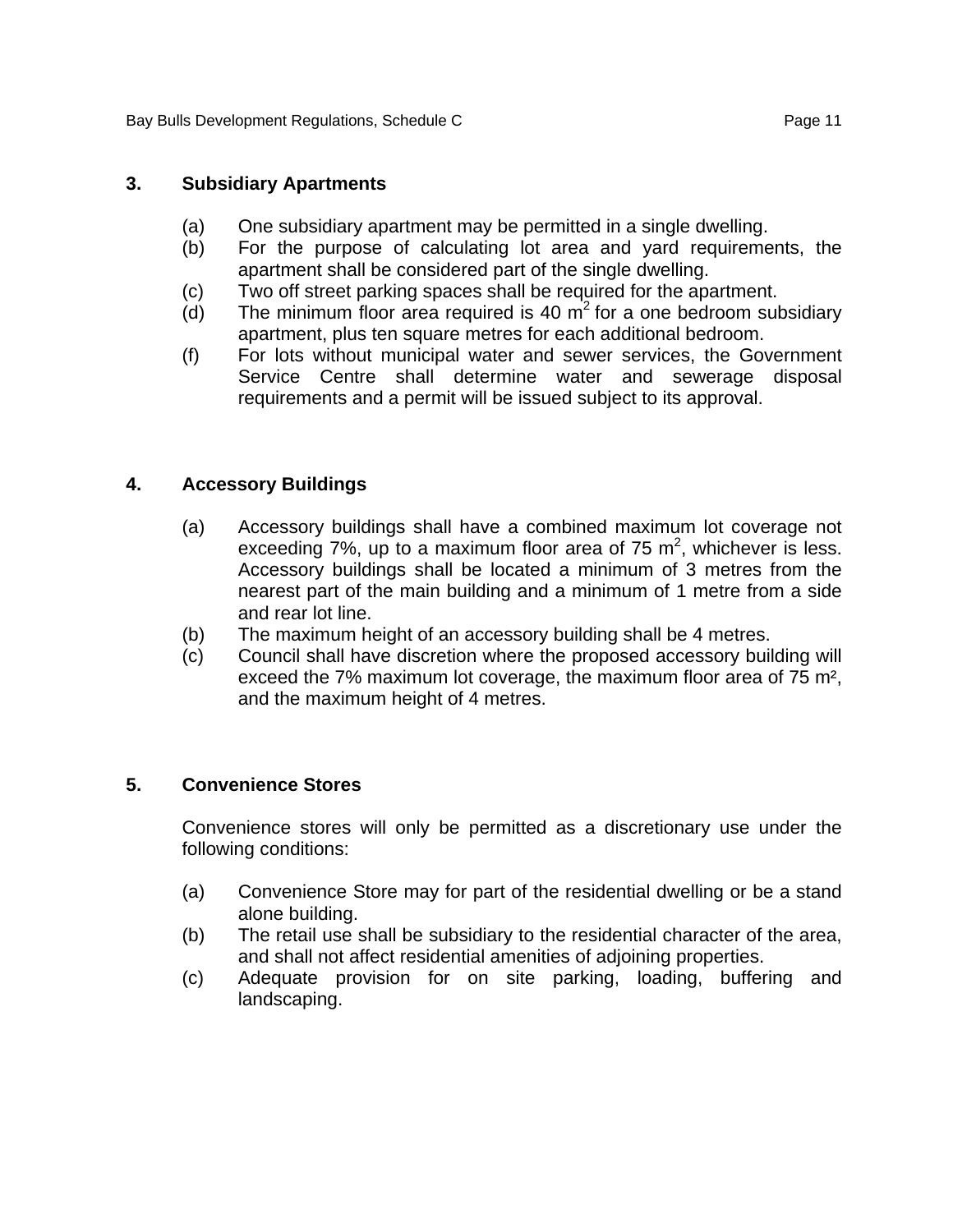Bay Bulls Development Regulations, Schedule C<br>
Page 12

#### **6. Boarding House Residential**

A boarding or lodging house is permitted in any dwelling that can adequately accommodate the specified number of persons. The total number of boarders or lodgers shall not exceed (5) persons.

A "bed and breakfast" use in a dwelling may be permitted as a discretionary use to provide room and board for tourists or the travelling public, under the following conditions:

- (a) the use does not detract from the residential character of the neighbourhood;
- (b) the use is carried out by a resident/owner of the dwelling unit;
- (c) the dwelling in which the Bed and Breakfast use is carried out is similar in exterior finish, design, height, and scale to a private residential dwelling;
- (d) one parking space shall be provided for each guest room on the lot;
- (e) Council may require the parking area to be screened by a fence, or hedge; and
- (f) the maximum number of guest rooms shall be five (5).
- (g) the establishment shall be licensed under the Tourist Establishment Regulations, as amended from time to time.

### **7. Home Businesses - Office, Medical and Professional Service, Personal Service, and Light Industry Uses as Home Occupations**

A Home Business is defined as an accessory use of a residential dwelling consisting of an occupation or profession which generates revenue for the resident.

Office, medical and professional service, personal service, and light industry uses may be permitted provided they are carried out as home occupations, businesses operated in the dwelling, or in a building subsidiary to the dwelling on the same lot, by the occupants of the dwelling, and meet the following requirements.

- (a) Office uses shall be limited to small business services and professional offices;
- (b) Light Industry uses shall be limited to fabrication for the production of handmade articles such as clothing, arts and crafts objects, and workshops;
- (c) The use is clearly subsidiary to the residential use, does not alter the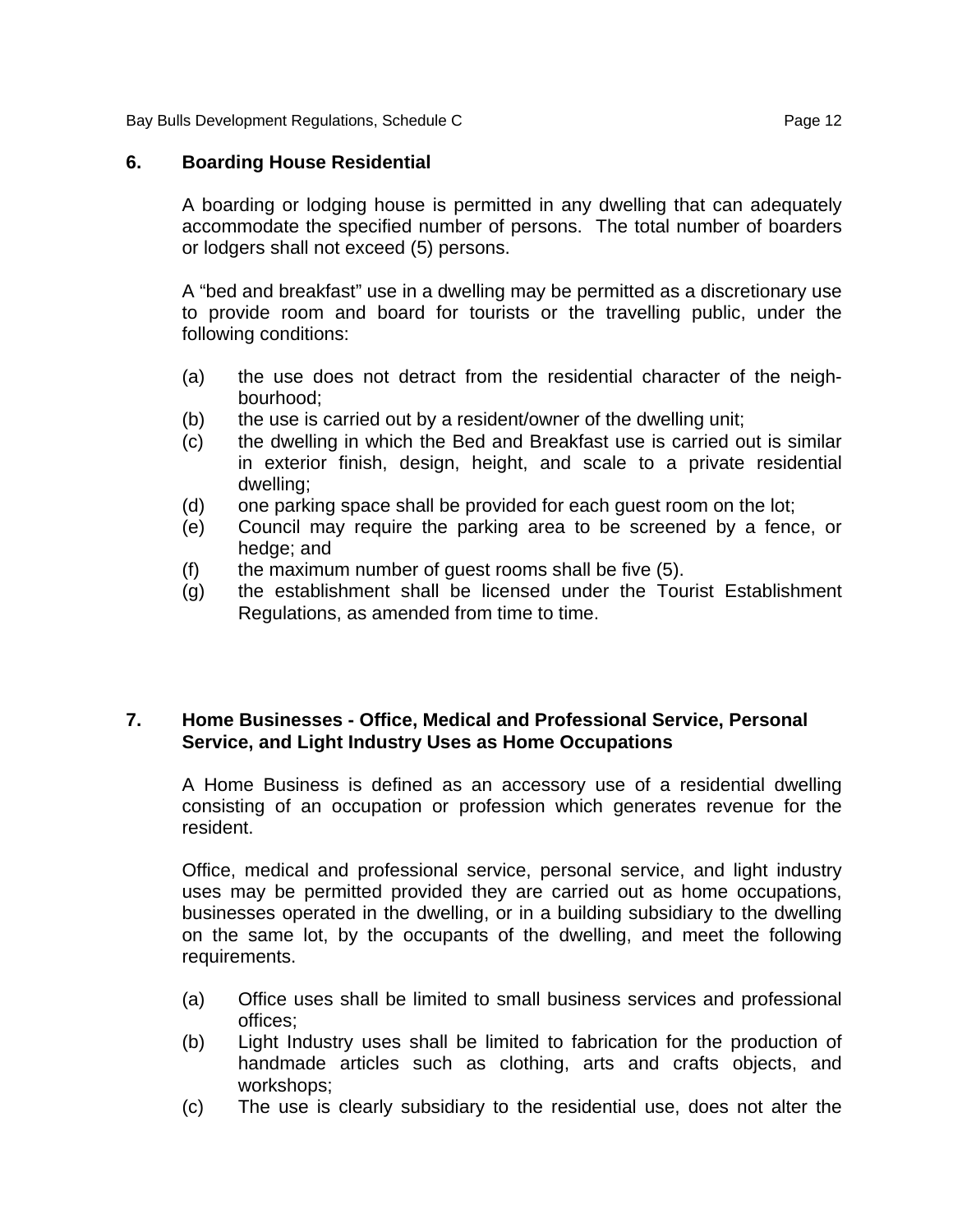residential character of the dwelling unit, and does not detract from the residential character of the neighbourhood.

- (d) No wholesale sales or storage of goods is carried out, any retail sales are incidental and subsidiary to the approved use, no repairs to vehicles or heavy equipment are carried out.
- (e) Activities associated with the use are not hazardous and do not cause noticeable noise, odour, dust, fumes, or inconvenience to occupants of adioining residences.
- (f) Activities associated with the use shall be carried on inside the dwelling or in a building separate from the dwelling.
- (g) One building only, separate from the dwelling, may be used in connection with a light industrial use and service use and shall conform to the Accessory Buildings condition height and floor area limit for this zone; child care use shall be carried out in the dwelling unit or be attached to the dwelling unit.
- (h) Except for child care, no more than 30% of the total floor area of the dwelling is devoted to the use.
- (i) The use shall not generate traffic, parking, sewage or water use in excess of what is normal in the residential area.
- (j) Activities associated with the use are not hazardous and do not cause a noticeable increase in noise, odour, dust or fumes, nor cause electrical interference or in any other way result in a nuisance to the occupants of surrounding residences.
- (k) The residential lot has sufficient area to accommodate the parking requirements of the dwelling unit and the home occupation.
- (l) No regular parking of commercial vehicles except for one vehicle with a gross weight of no greater than one tonne will be permitted on the lot or on the road reservation adjacent to the lot.

#### **8. Buffer (around waterways and waterbodies)**

No development will be permitted within 15 metres of the high water mark of rivers or streams, or within 15 metres of the shoreline of ponds, with the exception of conservation structures such as those designed to control flooding and erosion as well as bridges, pathways, and public services. Development of marine or water related uses such as wharfs, slipways, boathouse, etc. may be permitted. All development occurring within these limits is subject to the approval of Council and the Department of Environment and Conservation.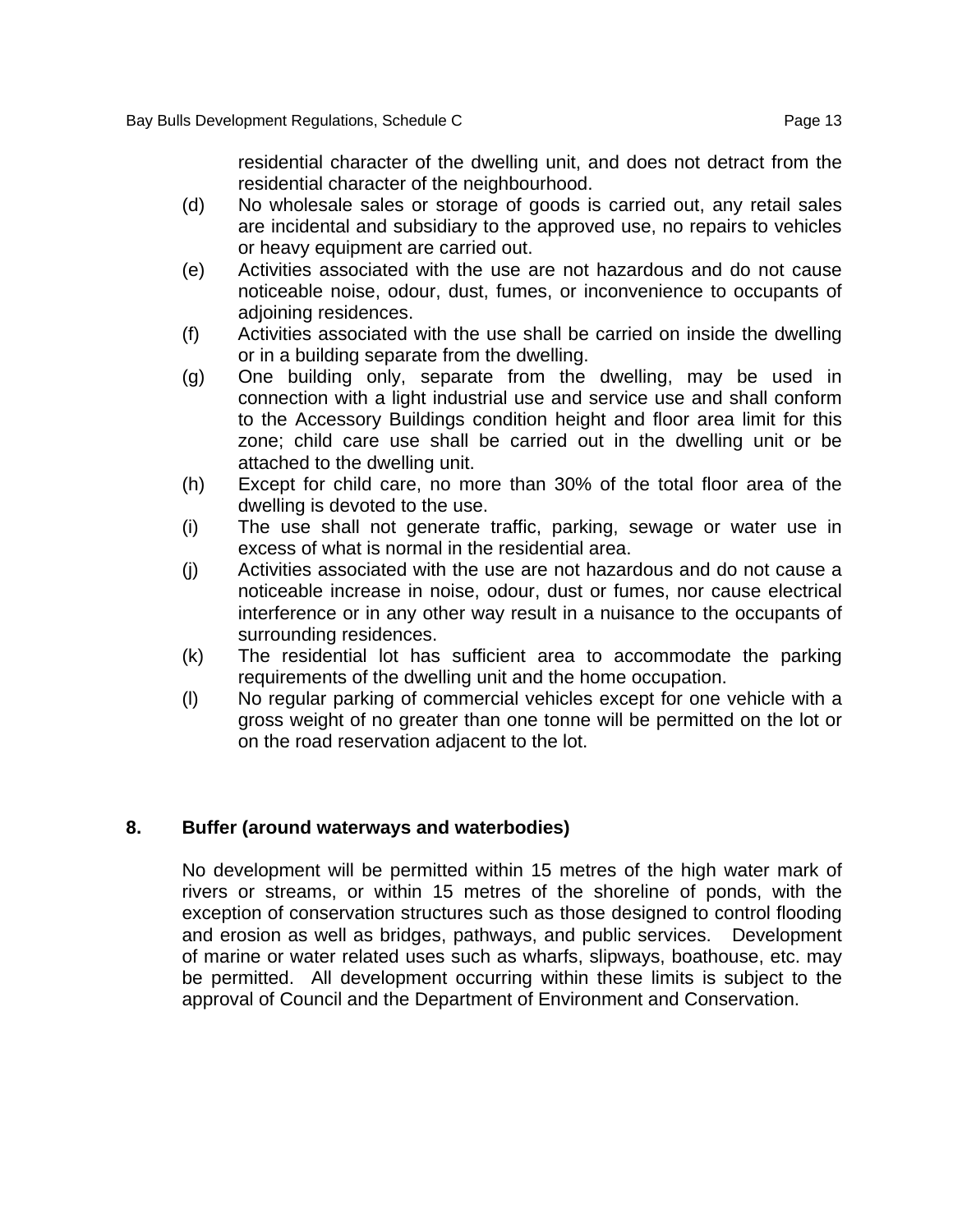#### **9. Child Care**

A day care or day nursery (i.e.: a child care operation in which services are regularly provided to seven or more children), is subject to the following conditions:

- (a) The operation is in accordance with all applicable provincial laws and regulations.
- (b) A limit of one day care or day nursery will be permitted on any street.
- (c) The use will not occupy more than 70  $m^2$  or 40% of the floor area, whichever is less.
- (d) Provision for off-street parking will be required as per the off-street parking requirements of these Regulations.
- (e) The drop-off and pick-up of children will not interfere with the free flow of vehicular traffic.
- (f) The use is not located adjacent to or near hazardous, dangerous, or incompatible uses. These include, but are not limited to, heavy industrial uses, service stations, garages, taverns, night clubs, and amusement uses.

#### **10. Advertisements Relating to Onsite Uses**

The conditions for the erection or display of an advertisement on any lot or site occupied by a permitted use or a legal non-conforming use shall be as follows:

- (a) The size, shape, illumination and material construction of the advertisement shall meet the requirements of Council, having regard to the safety and convenience of users of adjacent streets and sidewalks, and the general amenities of the surrounding area.
- (b) Council shall determine the size and area of any sign.
- (c) Free standing portable illuminated signs ("yellow" or "Light Up Portable Signs") will not be allowed in the residential area.

#### **11. Off-Site Directional/Advertisement Sign**

Off-site directional/advertisement signs, which direct traffic to and advertise a commercial or industrial development or use, shall not be permitted. Off-site directional signs related to a charitable, non-profit or municipally sponsored event, which direct traffic to a community facility may be permitted as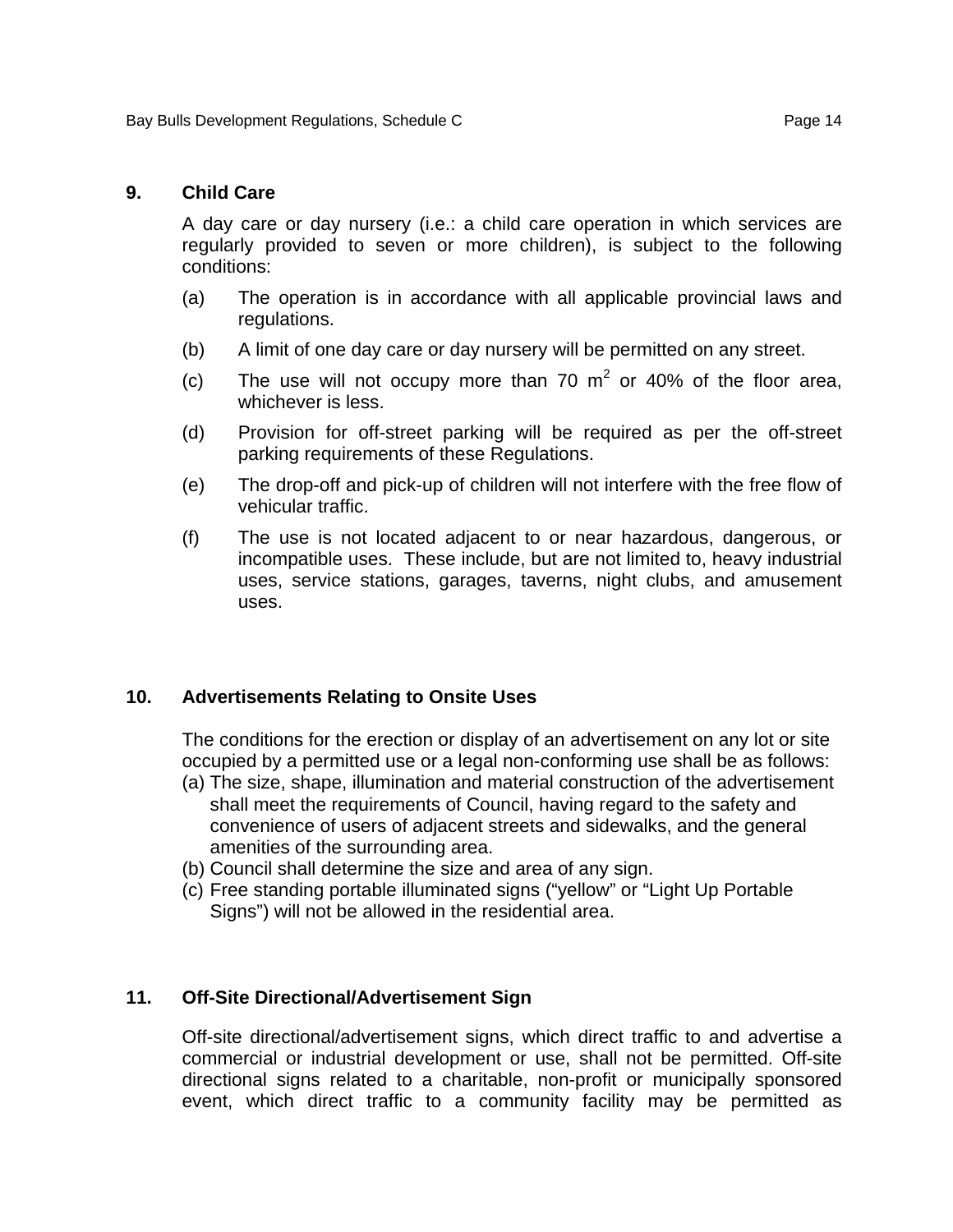determined by the Council provided only one sign is erected per street frontage, the sign is erected for the duration of the event, and the location, size, and construction of the sign conforms to the requirements of the Council.

#### **12. Agriculture**

Home based hobby farming agriculture uses may be permitted at the discretion of Council. Home based agriculture, including the keeping of livestock, at a minor scale, may only take place on residential property where the size and general location of the lot is sufficient to allow such activity to take place in a manner that will be safe and nuisance free, with respect to other areas. Such activity shall not in any way present a nuisance or disturbance to surrounding property owners. Approval of the Departments of Natural Resources and Environment and Conservation shall be required with regard to keeping of livestock and waste disposal in conjunction with a residential use.

#### **13. Light Industry**

Light industrial uses shall be discretionary and restricted to small-scale, homebased occupations in conjunction with a residential use without any unwanted effects on surrounding properties or residents. The use may be located in or attached to a dwelling unit in which the operator of the use resides or within an accessory building located in the rearyard of the residential property.

#### **14. Livestock Operations and Buffers**

 The Bay Bulls Land Use Zoning maps identify a 610 metre buffer around existing livestock operations. Due to the possible adverse effects of unpleasant odours on new residences, no development within a livestock buffer shall be permitted without the approval of the Department of Natural Resources, Land Stewardship Division and the Department of Environment and Conservation. Residential development within the 610 metre buffer shall be limited to infilling on existing publicly-maintained roads.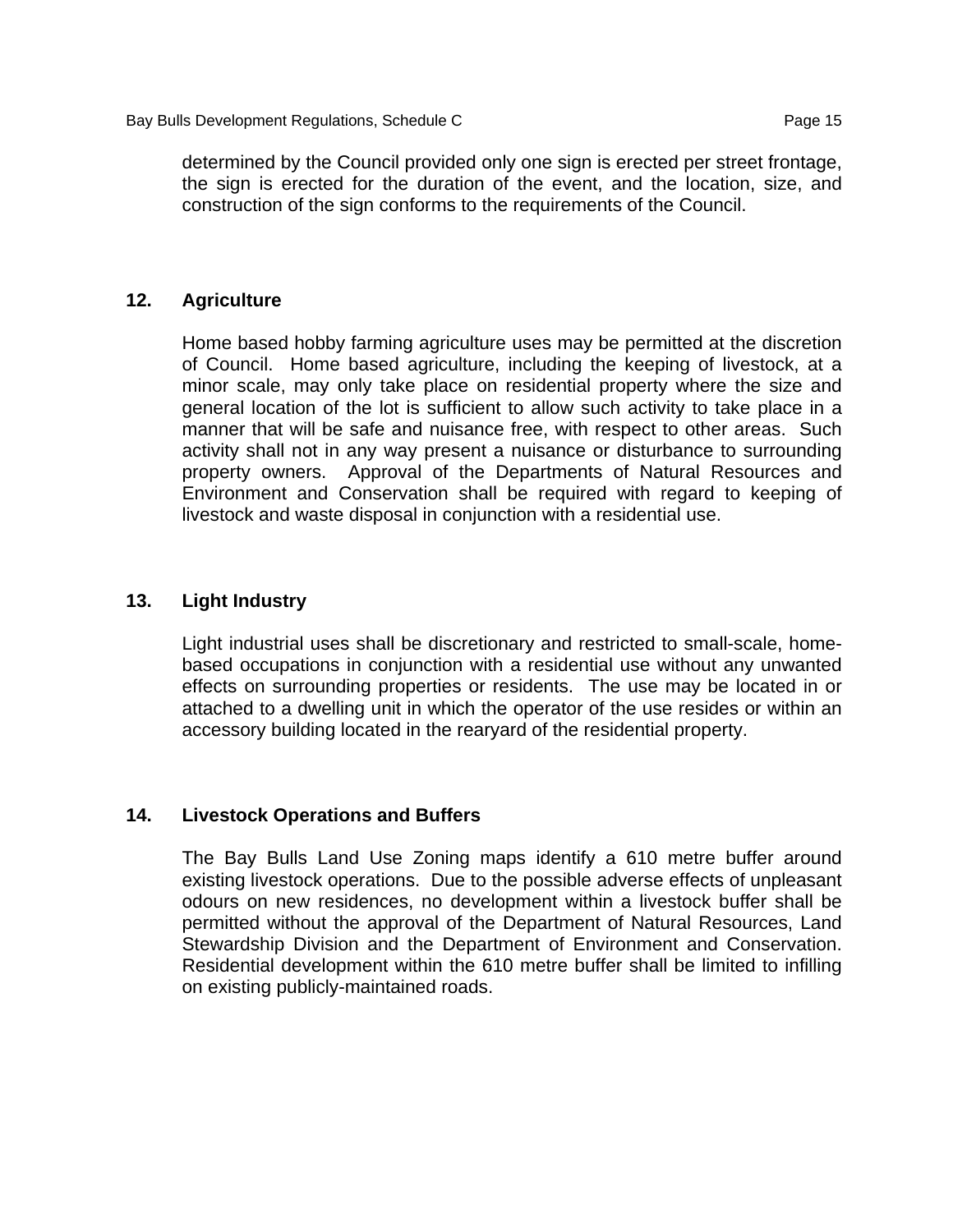#### **15. Agriculture**

- (a) Agriculture shall be limited to home gardens and similar activities that Council deems to be compatible with surrounding residential areas.
- (b) The cultivation of ground and the erection of greenhouses, root cellars, and other accessory buildings for agricultural use will be limited to small-scale developments as determined by Council.
- (c) The keeping of livestock, including horses, sheep, etc, shall be prohibited.

#### **16. Backlot Development**

Where vacant parcels of land exist which have access to a public street and are of sufficient size for a building lot, but which do not have the required frontage on a publicly maintained street, they may be considered on a discretionary basis provided the following conditions are met:

- (a) the maximum setback for front lot line or side lot line (depending on lot orientation) from a public street shall be a minimum of 32 metres and a maximum of 100 metres from a public street. The minimum lot area and all other development standards shall be the same as for other residential development in this zone;
- (b) only single dwellings may be permitted;
- (c) lots must have direct access to, and street line frontage on, a publicly maintained street;
- (d) the development of the lot would not prevent the use of adjoining lands for future development. Where there is potential for additional development in the area, the lot and access shall be developed in a manner which will accommodate future development. As such, the access to the public street to which the owner must have clear title, shall be a minimum width of 15 m to accommodate future public use;
- (e) where there is no potential for future development, the access to the public street shall be a minimum of 6 m in width and shall be treated as a private driveway; which the owner must have clear title.
- (f) the dwelling is separated from, and oriented, in a manner that does not adversely affect the privacy and enjoyment of adjoining properties.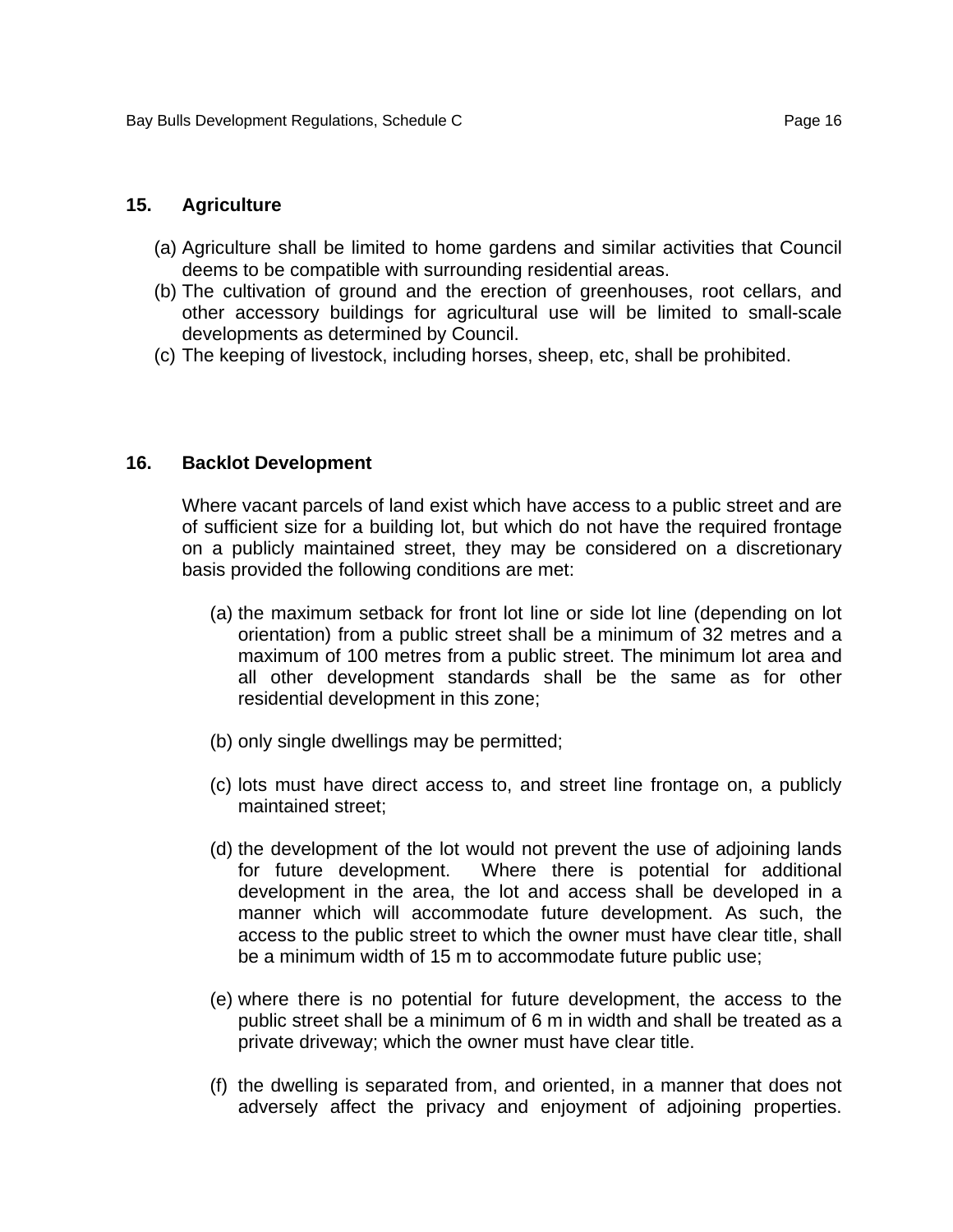Separation distances may be required by the Council as a condition for development, considering such things as slope, drainage, tree cover and soil conditions.

(g) the development of the backlot does not affect the legal conformity of the primary lot that has frontage on to a public street.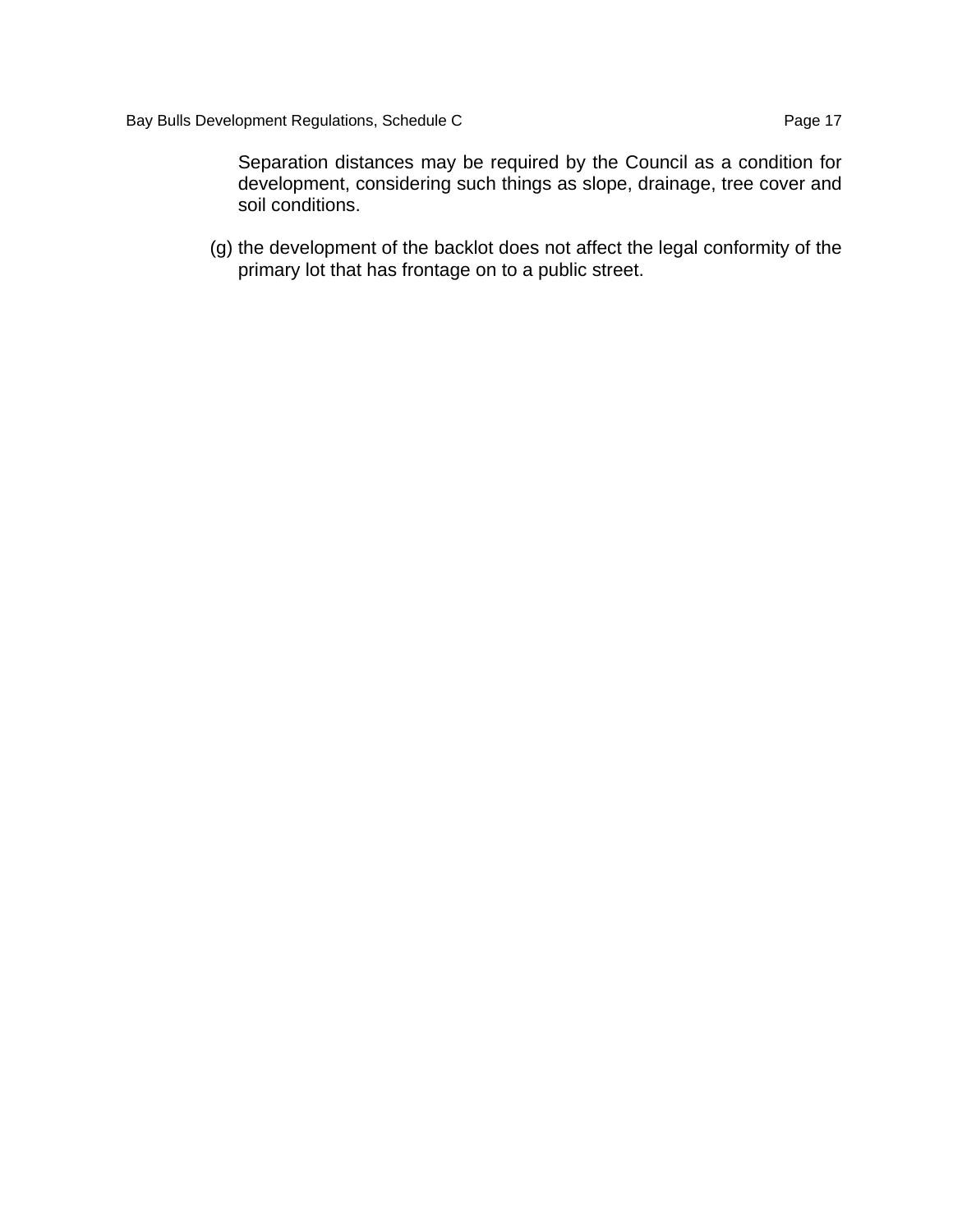#### **ZONE TITLE RESIDENTIAL SUBDIVISION AREA (RSA)**

PERMITTED USE CLASSES - (see Regulation 89) None except maintenance and operation of existing uses.

#### **CONDITIONS FOR RESIDENTIAL SUBDIVISION AREA ZONE**

#### **1. Purpose of the Residential Subdivision Area Zone**

Lands zoned Residential Subdivision Area may be suitable for large-scale residential development. The Residential Subdivision Area zoning prevents development until comprehensive planning has been carried out as specified in the Bay Bulls Municipal Plan.

#### **2. Subdivision Development Plan**

An Subdivision Development Plan shall be developed for a proposed subdivision development and shall include adjacent lands within the area defined on the zoning map as a Residential Subdivision Area. The requirements for a Subdivision Development Plan are outlined in the Municipal Plan policy section 3.2.1.12. The Subdivision Development Plan shall be advertised within a local newspaper and shall be placed on public display for five business (5) days at the Town Hall, during regular hours, for public viewing so that residents may be provided comments on the proposed development to Council in writing. Council shall review all written submissions which shall be taken into consideration prior to approving the Subdivision Development Plan and any Development Regulations Amendment for rezoning the Residential Subdivision Area to the appropriate land use zone on the Land Use Zoning Map. Once the Subdivision Development Plan and Development Regulations Amendment have been approved by Council, the amendment shall be forwarded to the Department of Municipal Affairs for registration and a notice published in the Newfoundland and Labrador Gazette as well as a local newspaper. Note, under the *Urban and Rural Plan Act*, a public hearing is not required for a Development Regulations Amendment.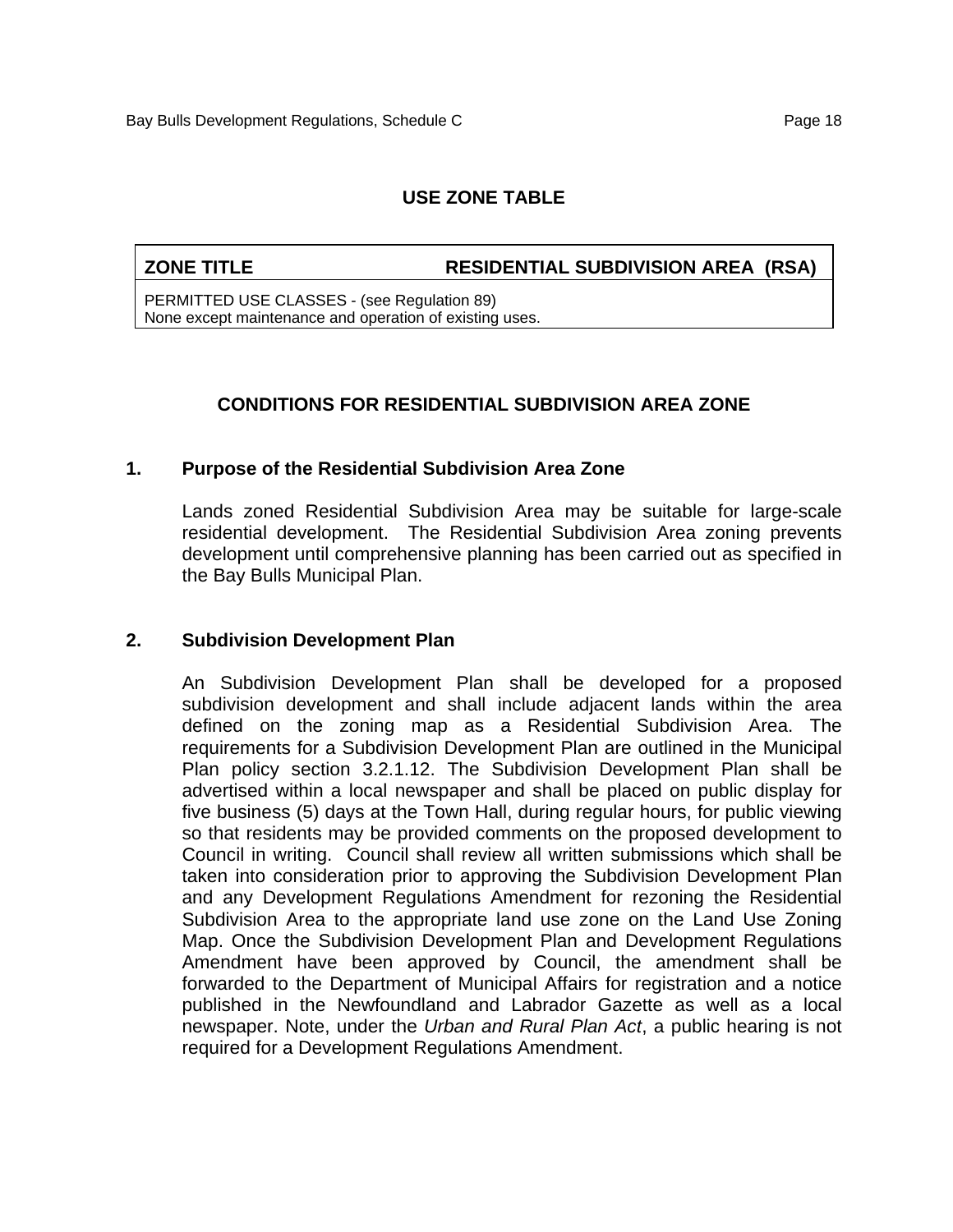#### **4. Discretionary Use**

Discretionary uses permitted in this zone prior to the preparation and approval of an Subdivision Development Plan shall not include the development of any permanent structure.

#### **5. Onsite Water Supply and Sewage**

All unserviced developments shall have an approved water and sewage service design and approved by the Government Service Centre prior to Development Permit issued by Council.

#### **6. East Coast Trail**

The East Coast Trail is a natural walking/hiking trail along Bay Bulls Harbour and along the coastline of Atlantic Ocean which forms part of a much larger coastal trail system. Council will encourage the maintenance of the trail to protect the natural landscape and views from the trial, and to ensure that future development does not negatively impact the trail.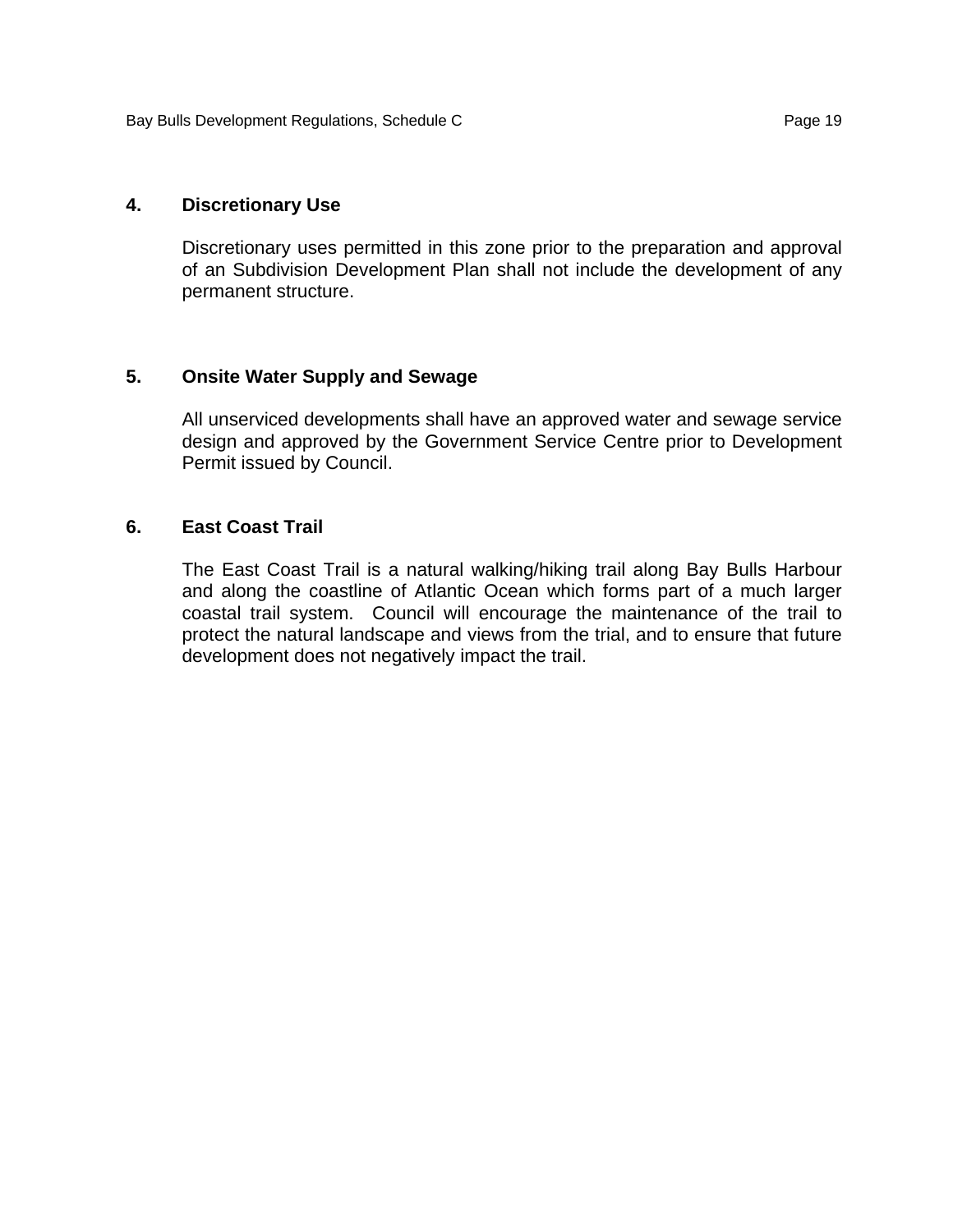**ZONE TITLE MIXED DEVELOPMENT (MD)** 

PERMITTED USE CLASSES - (see Regulation 89) Single dwelling; double dwelling, recreation open space and open space conservation.

DISCRETIONARY USE CLASSES - (see Regulations 22 and 90) Row dwelling, apartment building, boarding house residential, commercial residential, cultural and civic, general assembly, passenger assembly, club and lodge, catering, funeral home, child care, indoor assembly, medical & professional, office, personal service, general service, communications, taxi stand, medical treatment and special care (home for the aged only), shop, convenience store, light industry, place of worship and antenna.

# **CONDITIONS FOR MIXED DEVELOPMENT ZONE**

#### **1. Development Standards**

The development standards for this zone shall be as follows:

| (a) Minimum Building Line Setback | 8 metres* |
|-----------------------------------|-----------|
| (b) Minimum sideyards             | 5 metres  |
| (c) Minimum Rearyard              | 10 metres |
| (d) Maximum Height                | 10 metres |

**\*** Residential development shall conform to the standards of the Residential Land Use Zone.

#### **2. Accessory Buildings for Residential Use**

- (a) Accessory buildings shall have a combined maximum lot coverage not exceeding  $7\%$ , up to a maximum floor area of  $75 \text{ m}^2$ , whichever is less. Accessory buildings shall be located a minimum of 3 metres from the nearest part of the main building and a minimum of 1 metre from a side and rear lot line.
- (b) The maximum height of an accessory building shall be 4 metres.
- (c) Council shall have discretion where the proposed accessory building will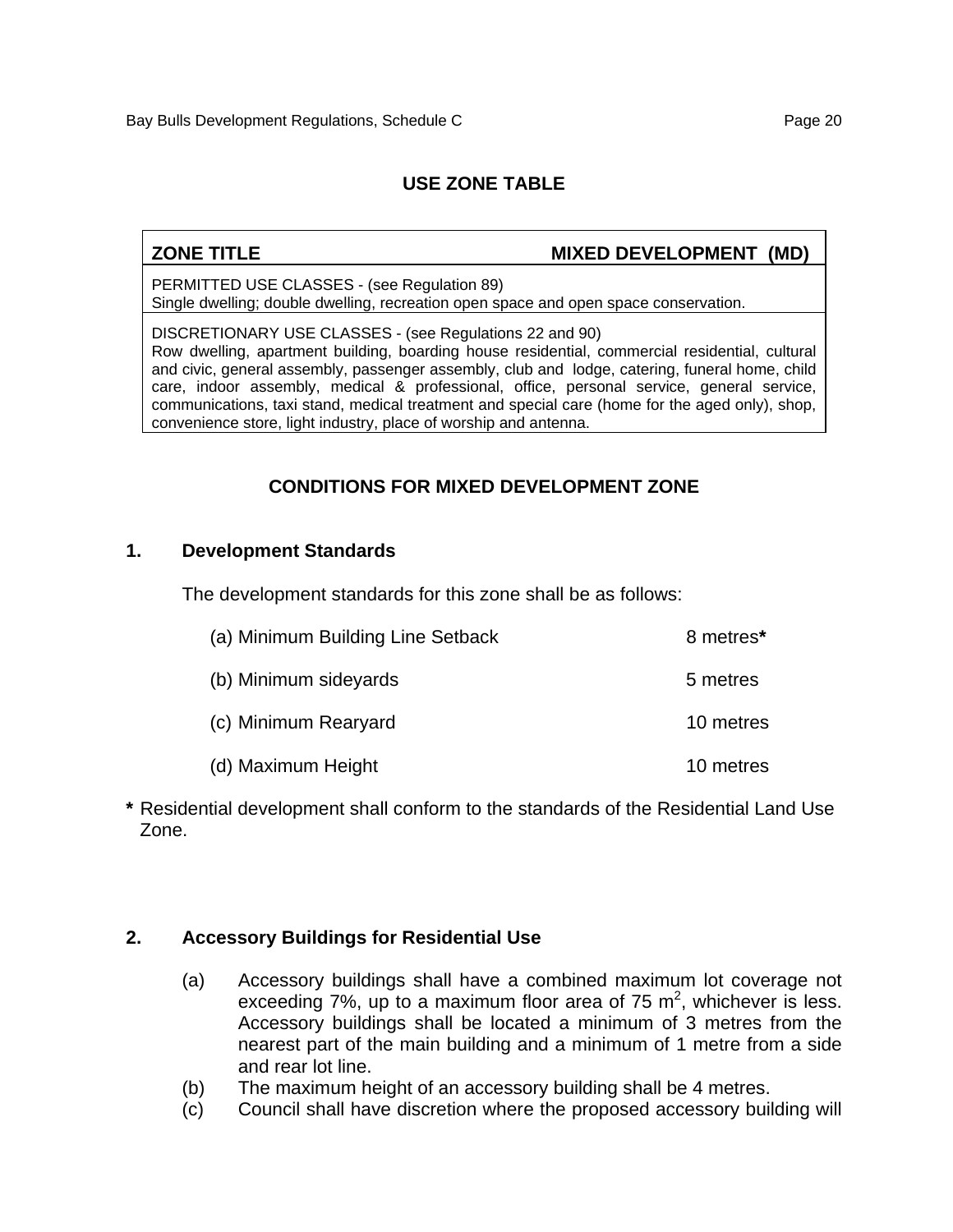exceed the 7% maximum lot coverage, the maximum floor area of 75 m², and the maximum height of 4 metres.

### **3. Dwelling Frontage**

The front wall of a dwelling shall be parallel to the street on which it is fronting and has a civic number.

#### **4. Discretionary Use Classes**

The discretionary use classes listed in this table may be permitted at the discretion of Council, provided that they are complementary to permitted uses and will not inhibit or prejudice the existence or development of permitted uses.

### **5. Buffer for Residential Uses**

Where a non-residential use abuts a residential use, Council may require a screen or barrier such as a fence, landscaped embankment, or trees to be erected on the non-residential site along the lot lines, consistent with the visibility requirements for traffic safety. Alternatively, Council may increase the sideyard and rearyard requirements on the non-residential site to provide additional separation from the abutting residential use.

# **6. Advertisements Relating to Onsite Uses**

The conditions for the erection or display of an advertisement on any lot or site occupied by a permitted use or a legal non-conforming use shall be as follows:

- (a) The size, shape, illumination and material construction of the advertisement shall meet the requirements of Council, having regard to the safety and convenience of users of adjacent streets and sidewalks, and the general amenities of the surrounding area.
- (b) Council shall determine the size and area of any sign.
- (c) Free standing portable illuminated signs ("yellow" or "Light Up Portable Signs") will not be allowed in the residential area.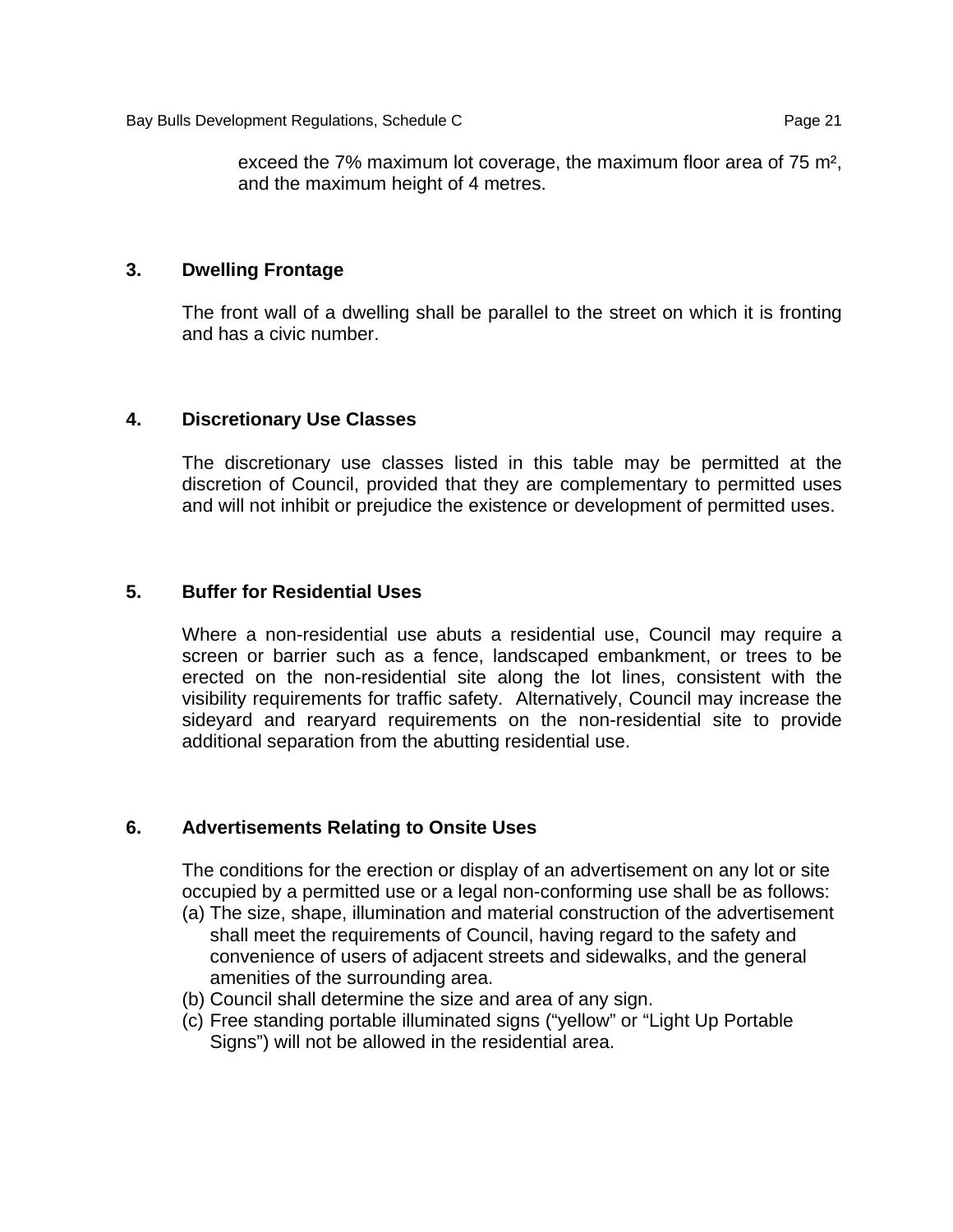Bay Bulls Development Regulations, Schedule C<br>
Page 22

#### **7. Off-Site Directional/Advertisement Sign**

Off-site directional/advertisement signs, which direct traffic to and advertise a commercial or industrial development or use, shall not be permitted. Off-site directional signs related to a charitable, non-profit or municipally sponsored event, which direct traffic to a community facility may be permitted as determined by the Council provided only one sign is erected per street frontage, the sign is erected for the duration of the event, and the location, size, and construction of the sign conforms to the requirements of the Council.

#### **8. Home Businesses - Office, Medical and Professional Service, Personal Service, Child Care and Light Industry Uses as Home Occupations**

A Home Business is defined as an accessory use of a residential dwelling consisting of an occupation or profession which generates revenue for the resident.

Office, medical and professional service, personal service, and light industry uses may be permitted provided they are carried out as home occupations, businesses operated in the dwelling, or in a building subsidiary to the dwelling on the same lot, by the occupants of the dwelling, and meet the following requirements.

- (a) Office uses shall be limited to small business services and professional offices;
- (b) Light Industry uses shall be limited to fabrication for the production of handmade articles such as clothing, arts and crafts objects, and workshops;
- (c) The use is clearly subsidiary to the residential use, does not alter the residential character of the dwelling unit, and does not detract from the residential character of the neighbourhood.
- (d) No wholesale sales or storage of goods is carried out, any retail sales are incidental and subsidiary to the approved use, no repairs to vehicles or heavy equipment are carried out.
- (e) Activities associated with the use are not hazardous and do not cause noticeable noise, odour, dust, fumes, or inconvenience to occupants of adjoining residences.
- (f) Activities associated with the use shall be carried on inside the dwelling or in a building separate from the dwelling.
- (g) One building only, separate from the dwelling, may be used in connection with a light industrial use and service use and shall conform to the Accessory Buildings condition height and floor area limit for this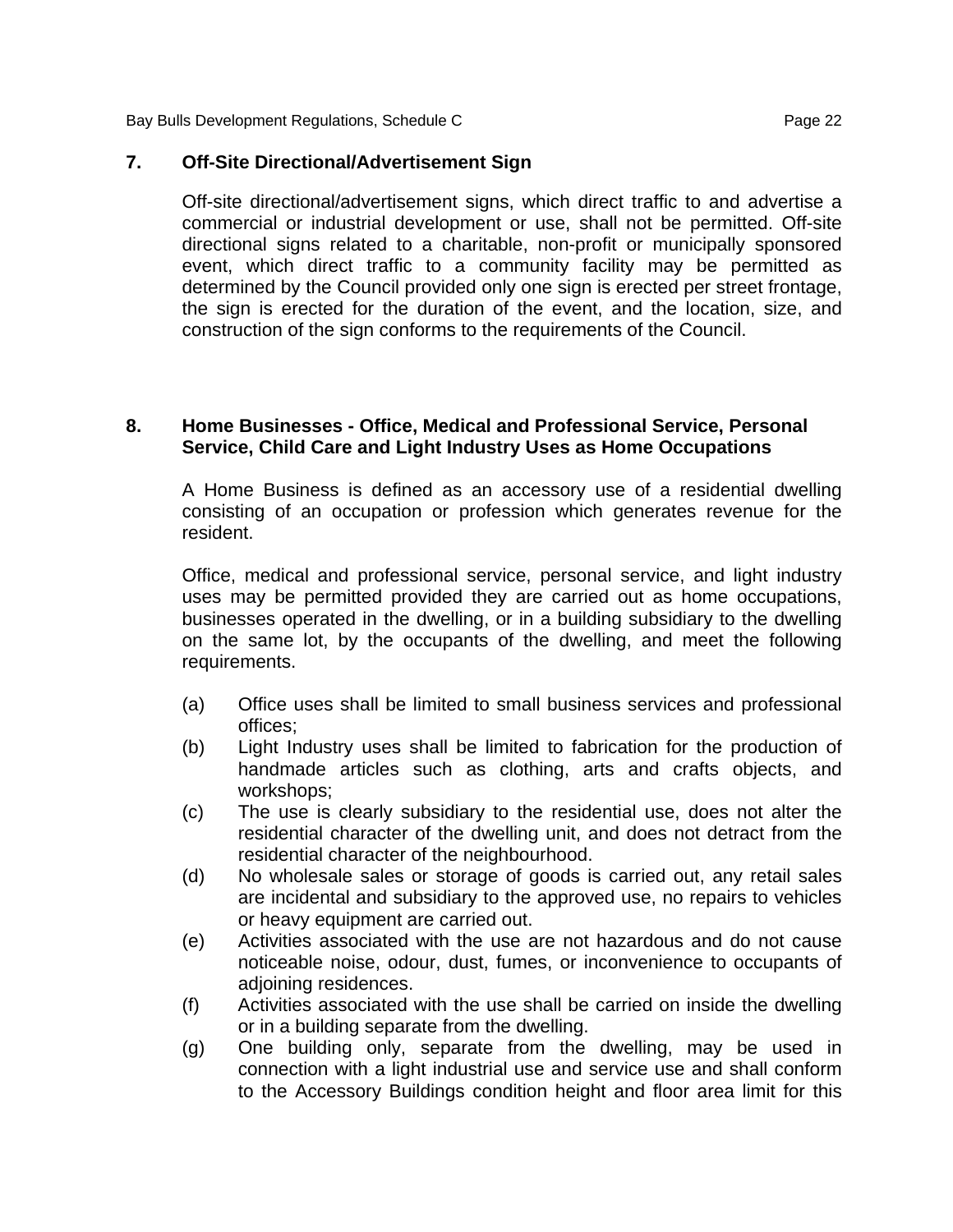zone; child care use shall be carried out in the dwelling unit or be attached to the dwelling unit.

- (h) Except for child care, no more than 30% of the total floor area of the dwelling is devoted to the use.
- (i) The use shall not generate traffic, parking, sewage or water use in excess of what is normal in the residential area.
- (j) Activities associated with the use are not hazardous and do not cause a noticeable increase in noise, odour, dust or fumes, nor cause electrical interference or in any other way result in a nuisance to the occupants of surrounding residences.
- (k) The residential lot has sufficient area to accommodate the parking requirements of the dwelling unit and the home occupation.
- (l) No regular parking of commercial vehicles except for one vehicle with a gross weight of no greater than one tonne will be permitted on the lot or on the road reservation adjacent to the lot.

#### **9. Place of Worship**

Where permitted, a place of worship and an educational use shall conform to the frontage, building line setback, sideyard, rearyard, lot coverage and height requirements specified for a single dwelling.

#### **10. Convenience Store**

Convenience stores will only be permitted as a discretionary use under the following conditions:

- (a) Convenience Store may form part of the residential dwelling or be a stand alone building.
- (b) The retail use shall be subsidiary to the residential character of the area, and shall not affect residential amenities of adjoining properties.
- (c) Adequate provision for on site parking, loading, buffering and landscaping.

#### **11. Child Care**

A day care or day nursery (i.e.: a child care operation in which services are regularly provided to seven or more children), is subject to the following conditions: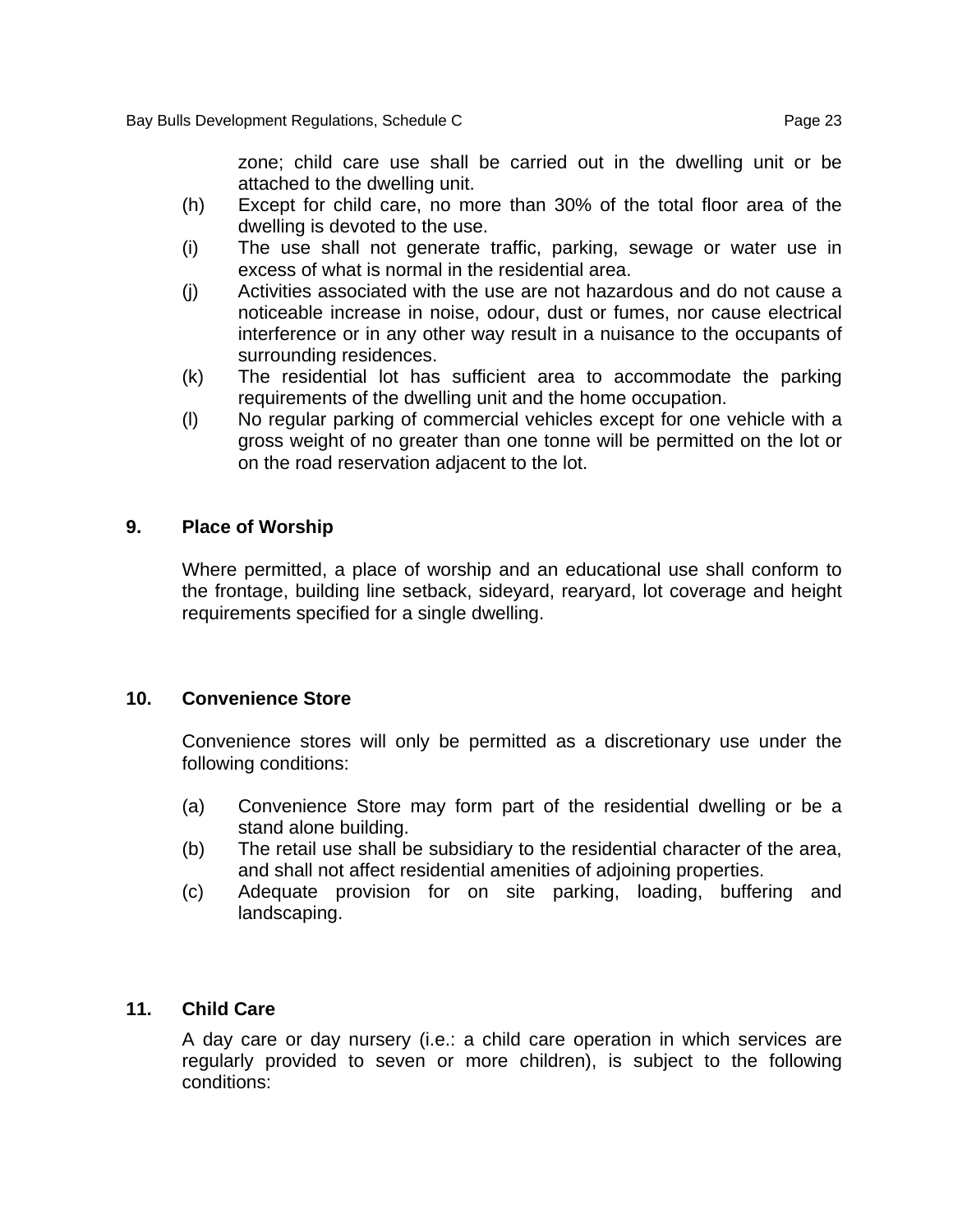- (a) The operation is in accordance with all applicable provincial laws and regulations.
- (b) A limit of one day care or day nursery will be permitted on any street.
- (c) The use will not occupy more than 70  $m^2$  or 40% of the floor area, whichever is less.
- (d) Provision for off-street parking will be required as per the off-street parking requirements of these Regulations.
- (e) The drop-off and pick-up of children will not interfere with the free flow of vehicular traffic.
- (f) The use is not located adjacent to or near hazardous, dangerous, or incompatible uses. These include, but are not limited to, heavy industrial uses, service stations, garages, taverns, night clubs, and amusement uses.
- (g) The use is not located adjacent to or near hazardous, dangerous, or incompatible uses. These include, but are not limited to, heavy industrial uses, service stations, garages, taverns, night clubs, and amusement uses;

#### **12. Boarding House Residential**

A boarding or lodging house is permitted in any dwelling that can adequately accommodate the specified number of persons. The total number of boarders or lodgers shall not exceed (5) persons.

A "bed and breakfast" use in a dwelling may be permitted as a discretionary use to provide room and board for tourists or the travelling public, under the following conditions:

- (a) the use does not detract from the residential character of the neighbourhood;
- (b) the use is carried out by a resident/owner of the dwelling unit;
- (c) the dwelling in which the Bed and Breakfast use is carried out is similar in exterior finish, design, height, and scale to a private residential dwelling;
- (d) one parking space shall be provided for each guest room on the lot;
- (e) Council may require the parking area to be screened by a fence, or hedge;
- (f) the maximum number of guest rooms shall be five (5), and
- (g) the establishment is licensed under the Tourist Establishment Regulations, 1994, as amended from time to time.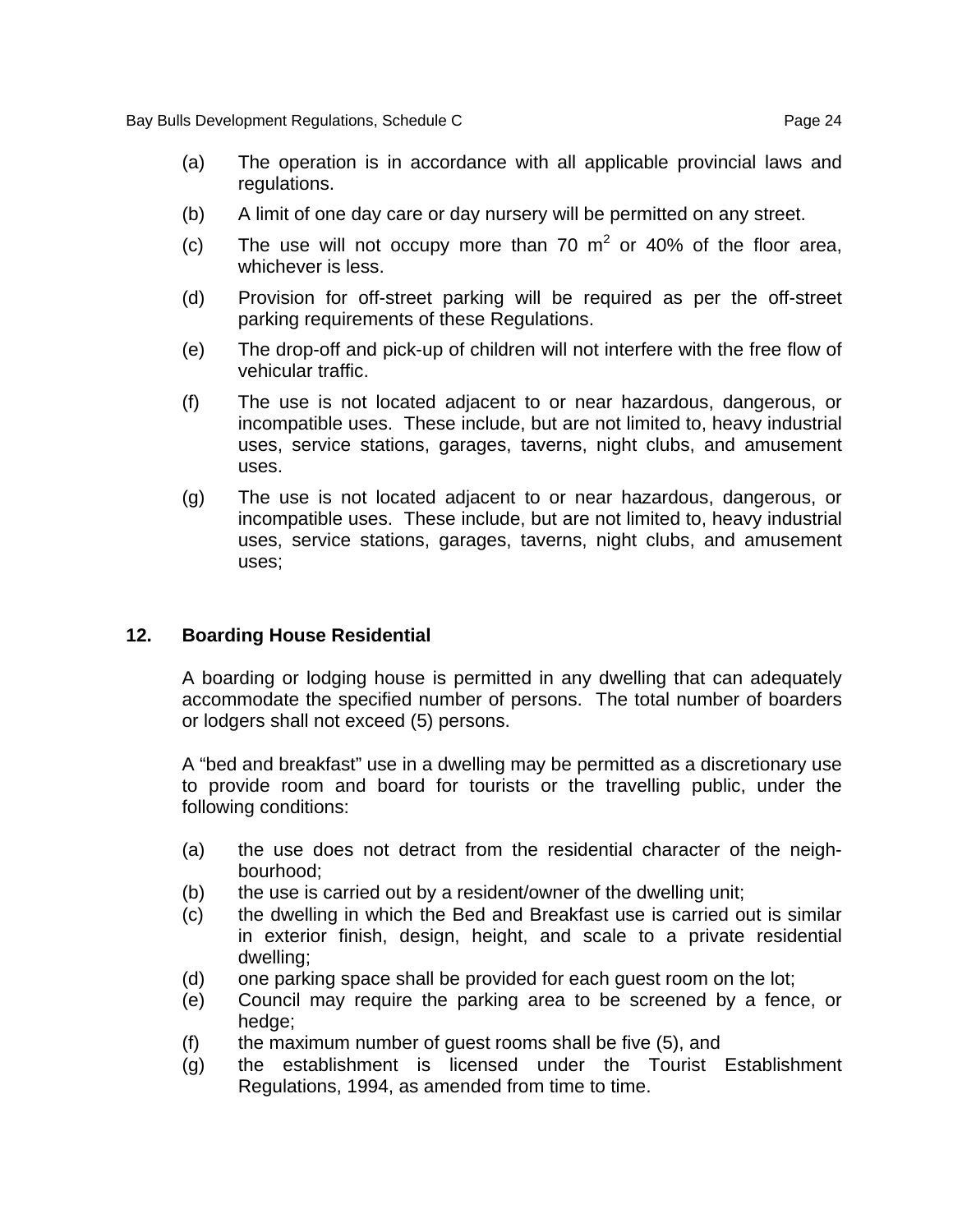#### **13. Outdoor Storage**

Outdoor storage will not be permitted in frontyards. It may be permitted in sideyards and rearyards. Council may require fencing or other forms of screening to prevent an unsightly appearance.

#### **14. Outdoor Market**

An outdoor market may include a used car lot, provided due consideration is given to the size and scale of the development relative to the site and to surrounding uses. Due consideration shall also be given to buffering, off-street parking, traffic movement, congestion, and safe access.

#### **15. General and Light Industrial Uses**

General industrial uses shall be small scale light industrial uses such as small workshops and warehouses, and autobody repair shops shall be permitted provided that;

- (a) The use shall constitute entirely or partly the livelihood of a person living in the specified dwelling;
- (b) Activities associated with the use shall be carried on in building separate from the residential dwelling;
- (c) One building only, separate from the dwelling, and located in the rear or side yard a minimum of 2 m from any lot line, and having a maximum floor area of  $75$  m<sup>2</sup> and a height of no more than 6 m, may be used in connection with the general or light industrial use;
- (d) Activities associated with the use are not hazardous and do not create a nuisance by reason of noticeable noise, odour, dust or flames, or result in electrical interference;
- (e) Retail sales are incidental and subsidiary to the approved use and there is no outdoor storage of equipment or materials.
- (f) No change is made in the type, class or extent of the use without a permit.
- (g) Adequate on-site parking, loading, buffering and landscaping is provided.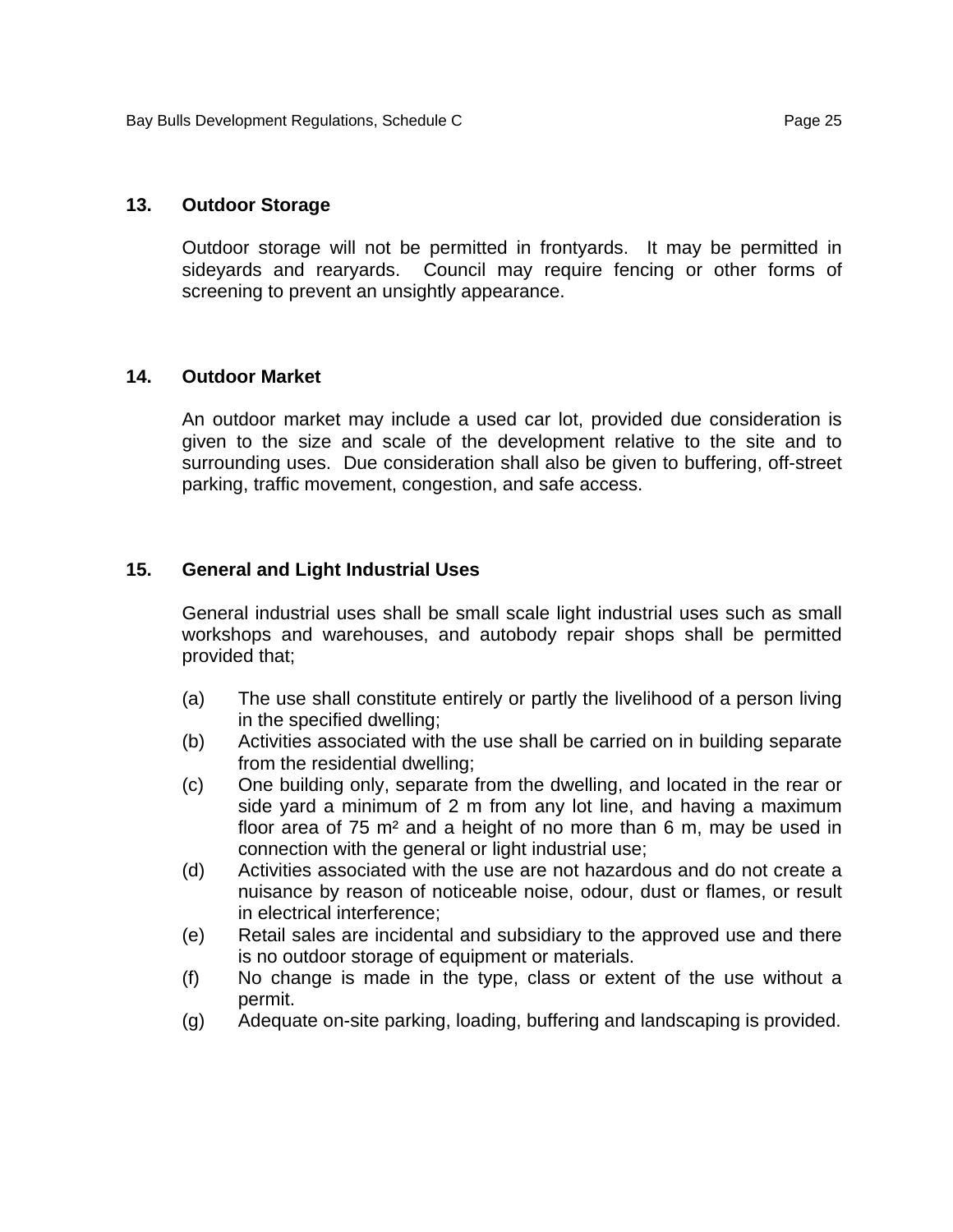#### **16. Buffer (around waterways and waterbodies)**

No development will be permitted within 15 metres of the high water mark of rivers or streams, or within 15 metres of the shoreline of ponds, with the exception of conservation structures such as those designed to control flooding and erosion as well as bridges, pathways, and public services. Development of marine or water related uses such as wharfs, slipways, boathouse, etc. may be permitted. All development occurring within these limits is subject to the approval of Council and the Department of Environment and Conservation.

#### **17. East Coast Trail**

The East Coast Trail is a natural walking/hiking trail along Bay Bulls Harbour and along the coastline of Atlantic Ocean which forms part of a much larger coastal trail system. Council will encourage the maintenance of the trail to protect the natural landscape and views from the trial, and to ensure that future development does not negatively impact the trail.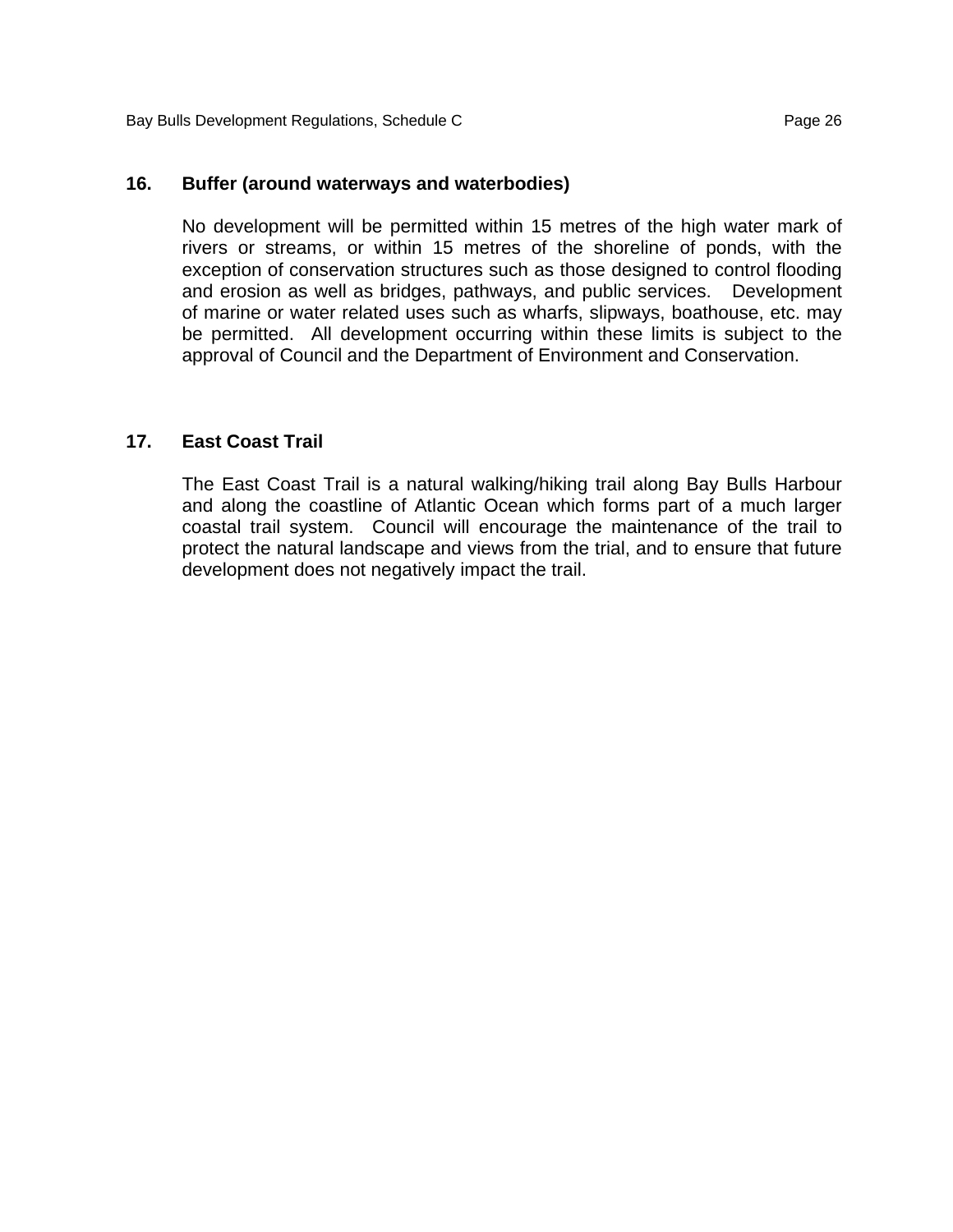#### **ZONE TITLE INDUSTRIAL - GENERAL (IG)**

PERMITTED USE CLASSES - (see Regulation 89) General Industry, general service, light industry.

DISCRETIONARY USE CLASSES - (see Regulations 22 and 90) Passenger assembly, service station, all use classes in the professional and personal service uses group, shop, hazardous industry, communications, transportation, office and antenna.

### **CONDITIONS FOR INDUSTRIAL-GENERAL ZONE**

#### **1. Development Standards**

The development standards for this zone shall be as follows:

| (a) Minimum Building Line Setback | 10 metres |
|-----------------------------------|-----------|
| (b) Minimum Sideyards             | 5 metres  |
| (c) Minimum Rearyard              | 15 metres |
| (d) Maximum Height                | 15 metres |

#### **2. Outdoor Storage**

Outdoor storage shall not be permitted in front yards, but may be permitted in side yards and rear yards. Council may require fencing or other forms of screening or buffers to prevent an unsightly appearance.

#### **3. Storage of Flammable Liquids**

All uses and structures for the bulk storage of flammable liquids shall conform to the requirements of the Provincial Fire Commissioner and shall be surrounded by such buffers and landscaping as Council may require preventing damage to adjacent uses by fire, explosion, or spills of flammable liquid.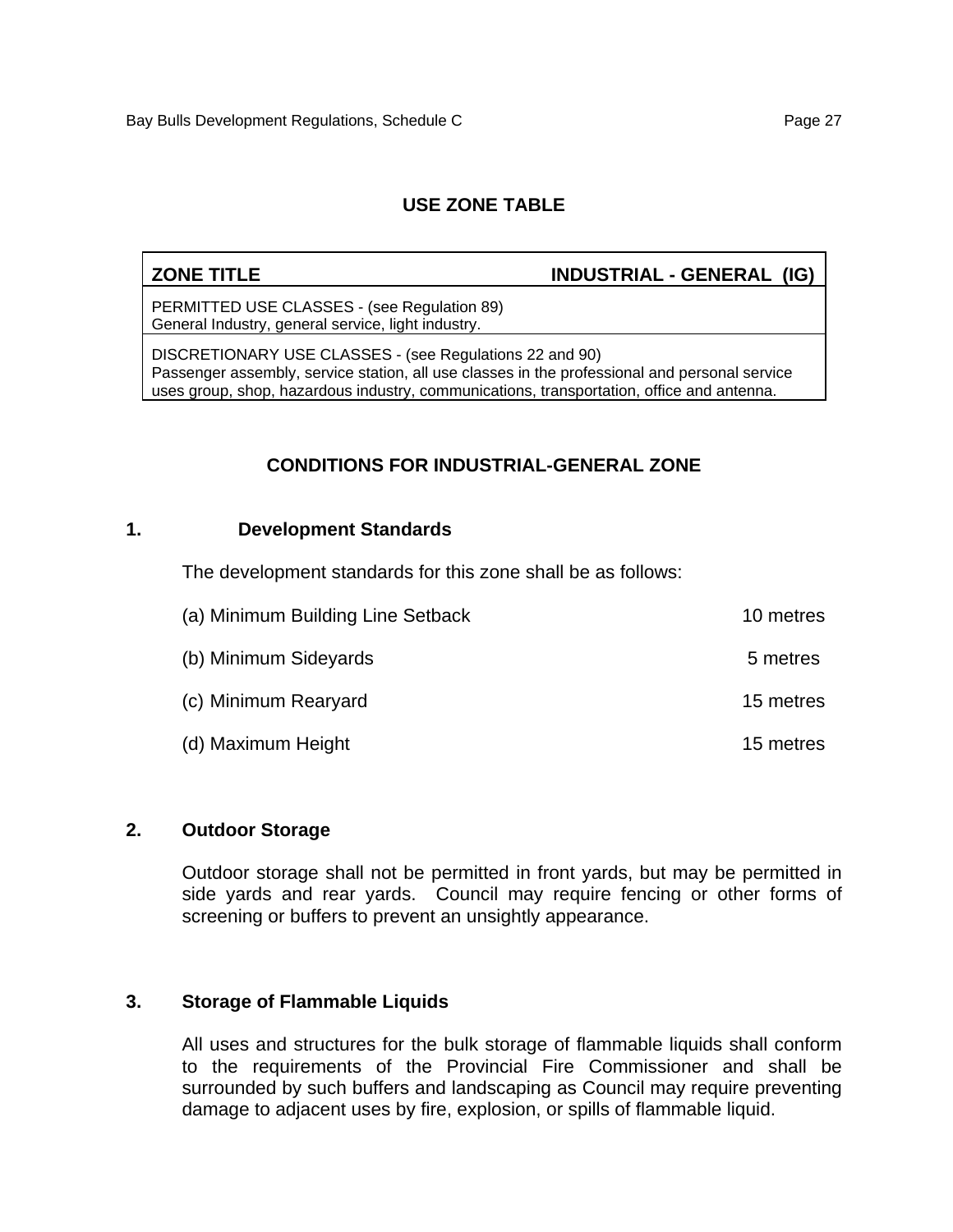Bay Bulls Development Regulations, Schedule C **Page 28** Page 28

#### **4. Buffer for Residential Uses**

Where an industrial development abuts a residential use or proposed residential area or is separated from it by a road only, the developer shall provide a buffer strip not less than 10 metres wide between any residential activity or area and the industrial use. The buffer shall include a natural or structural barrier, as deemed necessary by Council, and shall be maintained by the owner or occupier to the satisfaction of Council.

#### **5. Shops**

Retail shops may be permitted at the discretion of Council if they are accessory to an industrial use or if they directly service the industrial uses or the industrial employees.

#### **6. Discretionary Use Classes**

With the exception of Passenger Assembly and Service Stations, the discretionary use classes listed in this table may be permitted at the discretion of Council provided they are accessory to uses within the permitted use classes.

#### **7. Advertisements Relating to Onsite Uses**

The conditions for the erection or display of an advertisement on any lot or site occupied by a permitted use or a legal non-conforming use shall be as follows:

- (a) The size, shape, illumination and material construction of the advertisement shall meet the requirements of Council, having regard to the safety and convenience of users of adjacent streets and sidewalks, and the general amenities of the surrounding area.
- (b) Council shall determine the size and area of any sign.
- (c) Free standing portable illuminated signs ("yellow" or "Light Up Portable Signs") will not be allowed in the residential area.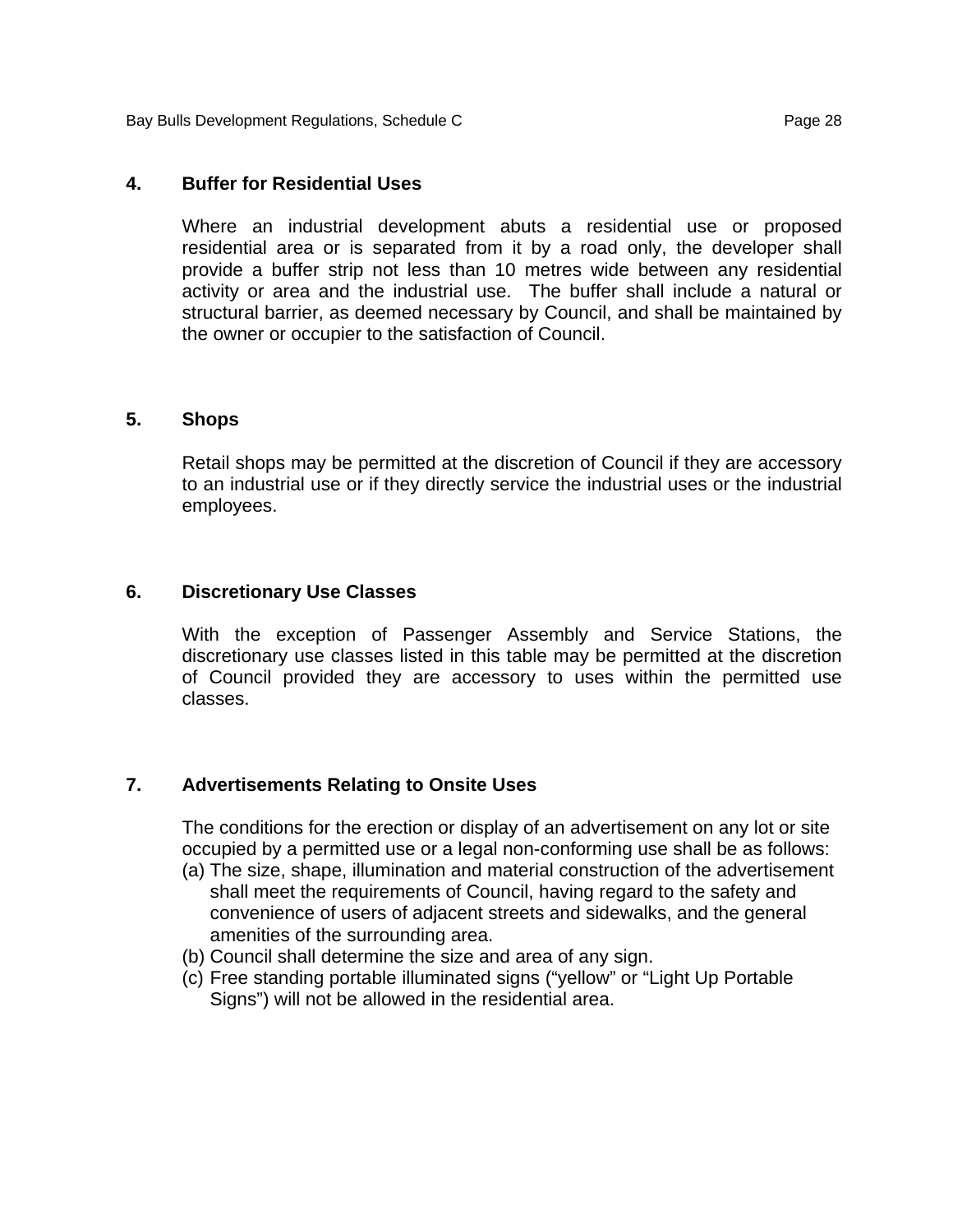#### **8. Off-Site Directional/Advertisement Sign**

Off-site directional/advertisement signs, which direct traffic to and advertise a commercial or industrial development or use, shall not be permitted. Off-site directional signs related to a charitable, non-profit or municipally sponsored event, which direct traffic to a community facility may be permitted as determined by the Council provided only one sign is erected per street frontage, the sign is erected for the duration of the event, and the location, size, and construction of the sign conforms to the requirements of the Council.

#### **9. Accessory Buildings**

Accessory buildings, when abutting a residential property or residential zone, shall be located no closer than 5 metres from the abutting residential property or zone.

#### **10. Hazardous Industry**

Hazardous industry uses shall be limited to those uses associated with offshore base at Bay Bulls Harbour and for a construction and storage yard located at the south end of Town.

#### **11. East Coast Trail**

The East Coast Trail is a natural walking/hiking trail along Bay Bulls Harbour and along the coastline of Atlantic Ocean which forms part of a much larger coastal trail system. Council will encourage the maintenance of the trail to protect the natural landscape and views from the trial, and to ensure that future development does not negatively impact the trail.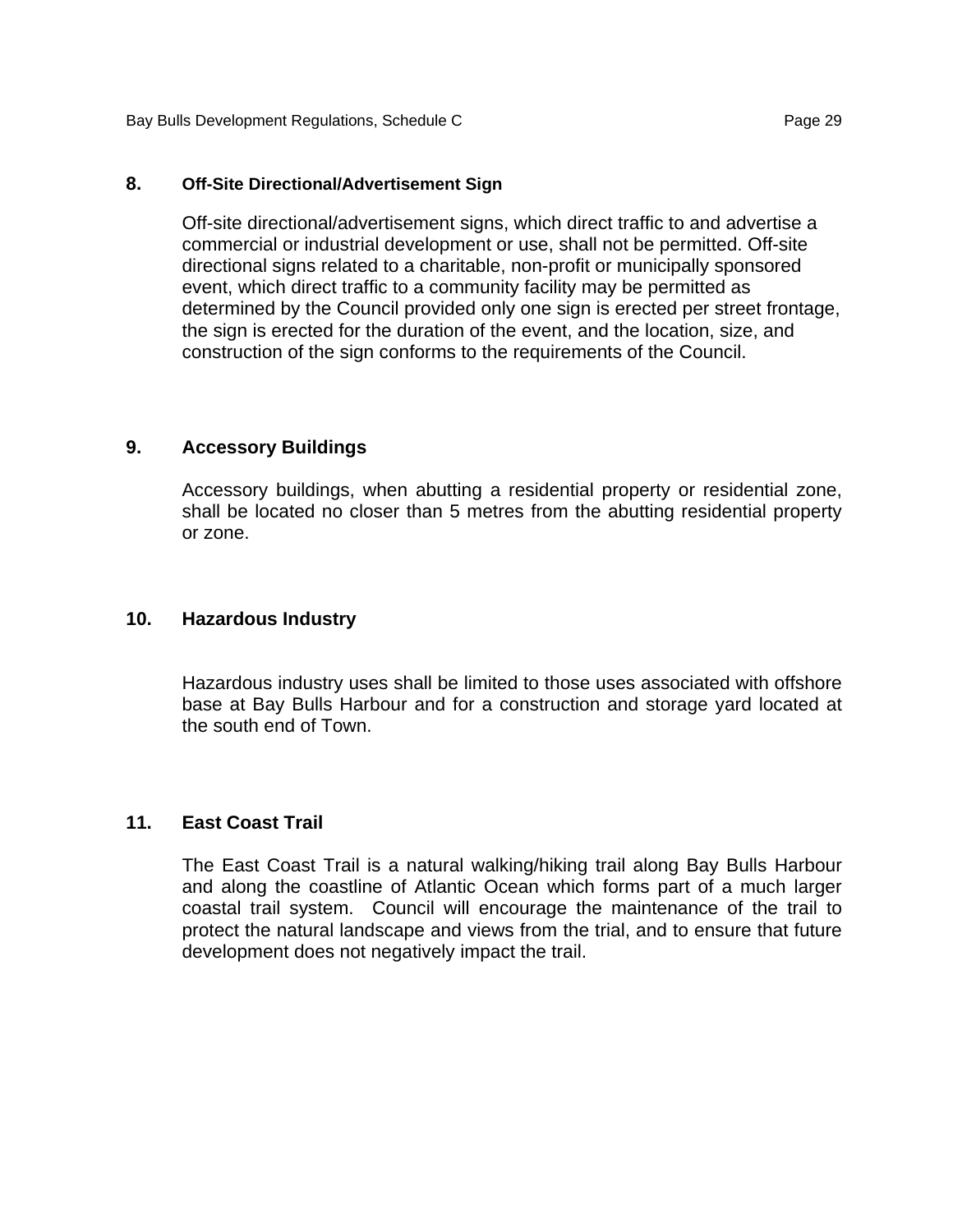# **ZONE TITLE** PUBLIC BUILDINGS (PB)

PERMITTED USE CLASSES - (see Regulation 89) Educational, cultural and civic uses, general assembly, medical treatment and special care, government or public offices, place of worship, recreational open space, conservation and child care.

DISCRETIONARY USE CLASSES - (see Regulations 22 and 90) Indoor assembly, outdoor assembly, club and lodge, catering, general assembly, passenger assembly, taxi stand, and antenna.

# **CONDITIONS FOR PUBLIC BUILDINGS ZONE**

#### **1. Development Standards**

The development standards for this zone shall be as follows:

| (a) Minimum Building Line Setback | 10 metres |
|-----------------------------------|-----------|
| (b) Minimum Sideyards             | 5 metres  |
| (c) Minimum Rearyard              | 15 metres |
| (d) Maximum Height                | 15 metres |

#### **2. Discretionary Use Classes**

The discretionary use classes listed in this table may be permitted at the discretion of Council provided that they are complementary to permitted uses and will not inhibit or prejudice the existence or development of permitted uses.

#### **3. Offices**

Government offices, banks, and other offices of a public nature shall be permitted in this zone. Commercial offices or offices associated with a business operation shall not be permitted.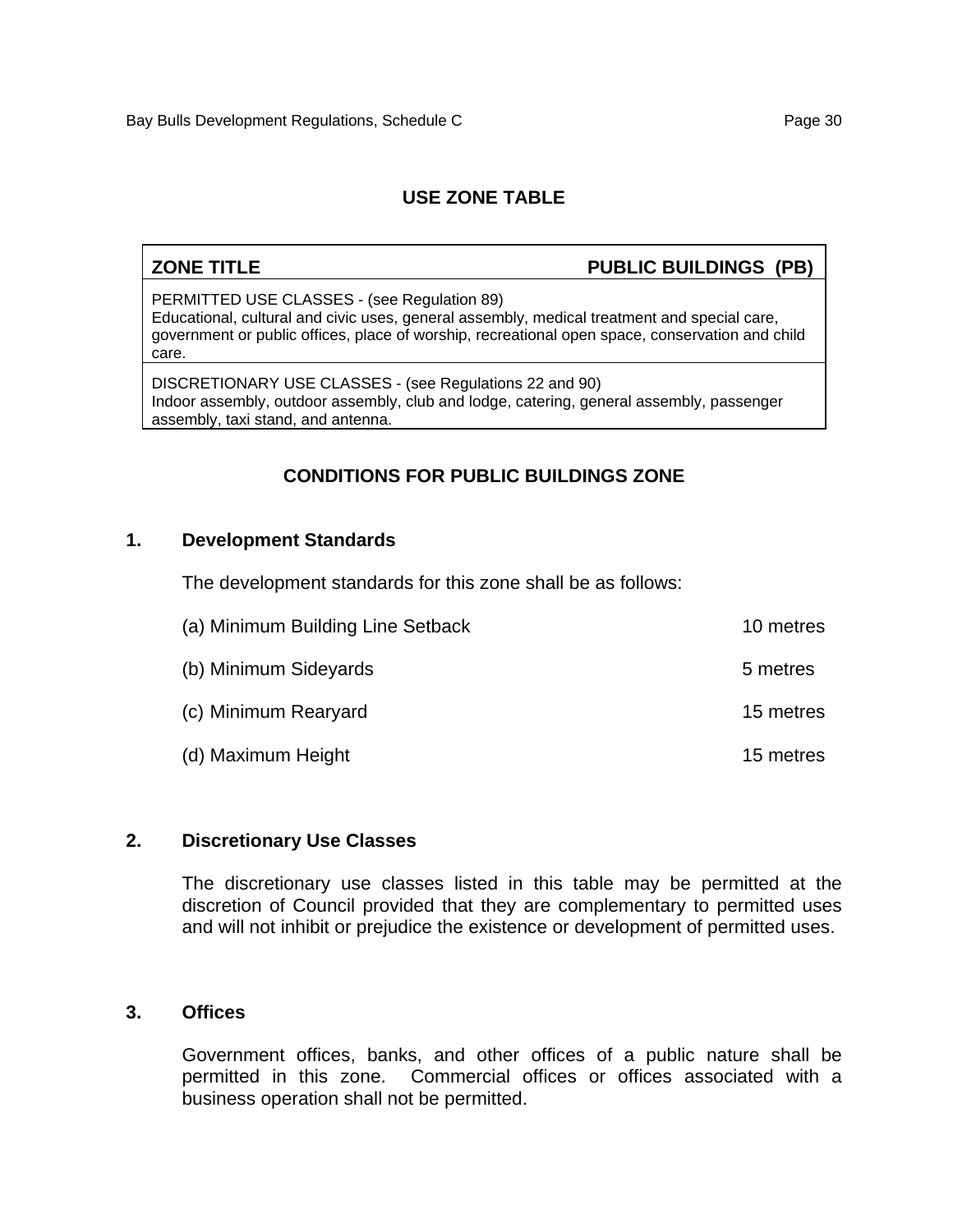#### **4. Catering**

Catering may be permitted in associations with a permitted use such as church functions, weddings, parties, etc. Catering use will only be permitted as a temporary use by Council.

#### **5. Advertisements Relating to Onsite Uses**

The conditions for the erection or display of an advertisement on any lot or site occupied by a permitted use or a legal non-conforming use shall be as follows:

- (a) The size, shape, illumination and material construction of the advertisement shall meet the requirements of Council, having regard to the safety and convenience of users of adjacent streets and sidewalks, and the general amenities of the surrounding area.
- (b) Council shall determine the size and area of any sign.
- (c) Free standing portable illuminated signs ("yellow" or "Light Up Portable Signs") will not be allowed in the residential area.

#### **6. Off-Site Directional/Advertisement Sign**

Off-site directional/advertisement signs, which direct traffic to and advertise a commercial or industrial development or use, shall not be permitted. Off-site directional signs related to a charitable, non-profit or municipally sponsored event, which direct traffic to a community facility may be permitted as determined by the Council provided only one sign is erected per street frontage, the sign is erected for the duration of the event, and the location, size, and construction of the sign conforms to the requirements of the Council.

#### **7. Child Care**

A day care or day nursery (i.e.: a child care operation in which services are regularly provided to seven or more children), is subject to the following conditions: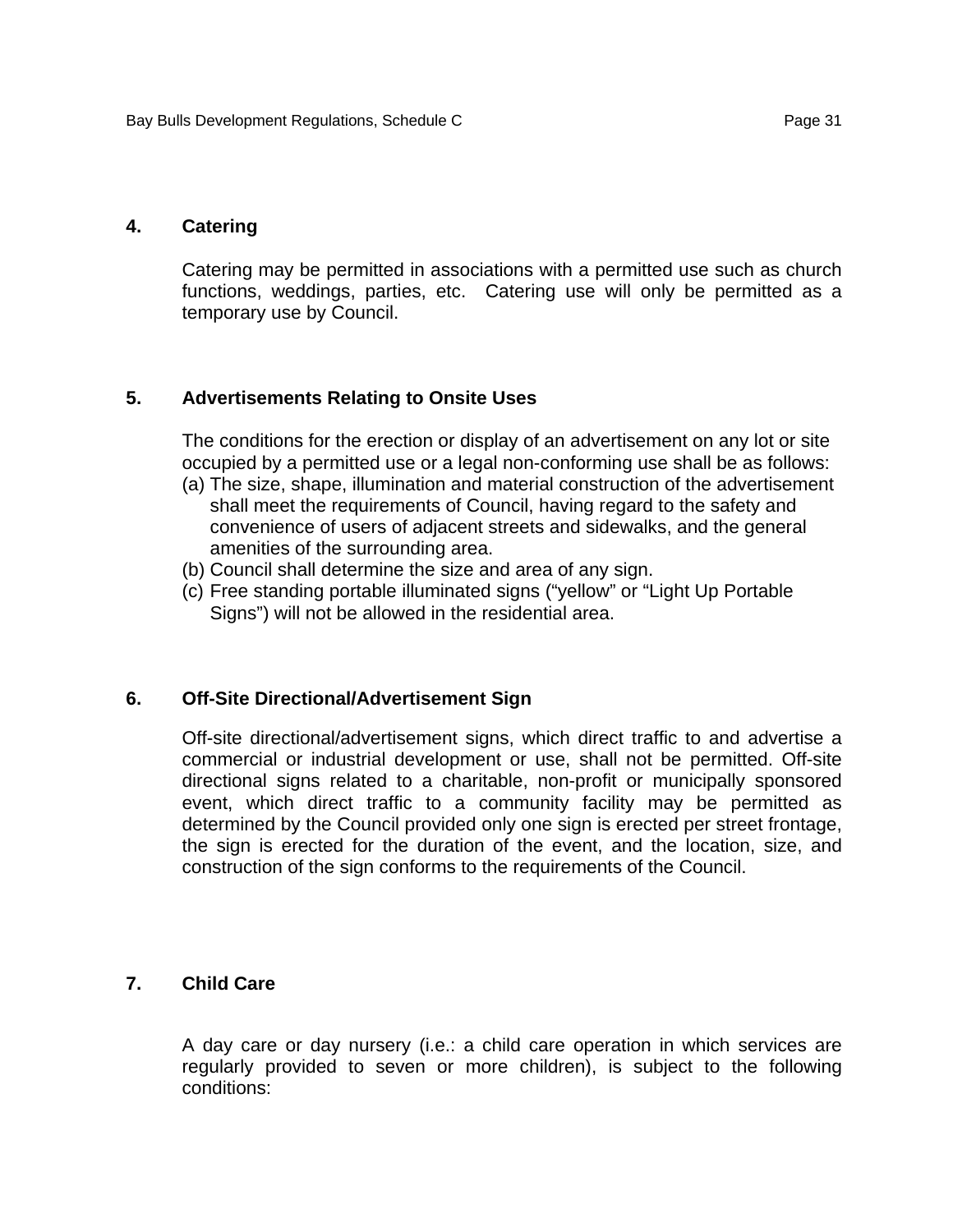- (b) A limit of one day care or day nursery will be permitted on any street.
- (c) The use will not occupy more than 70  $m^2$  or 40% of the floor area, whichever is less.
- (d) Provision for off-street parking will be required as per the off-street parking requirements of these Regulations.
- (e) The drop-off and pick-up of children will not interfere with the free flow of vehicular traffic.
- (f) The use is not located adjacent to or near hazardous, dangerous, or incompatible uses. These include, but are not limited to, heavy industrial uses, service stations, garages, taverns, night clubs, and amusement uses.

### **8. East Coast Trail**

The East Coast Trail is a natural walking/hiking trail along Bay Bulls Harbour and along the coastline of Atlantic Ocean which forms part of a much larger coastal trail system. Council will encourage the maintenance of the trail to protect the natural landscape and views from the trial, and to ensure that future development does not negatively impact the trail.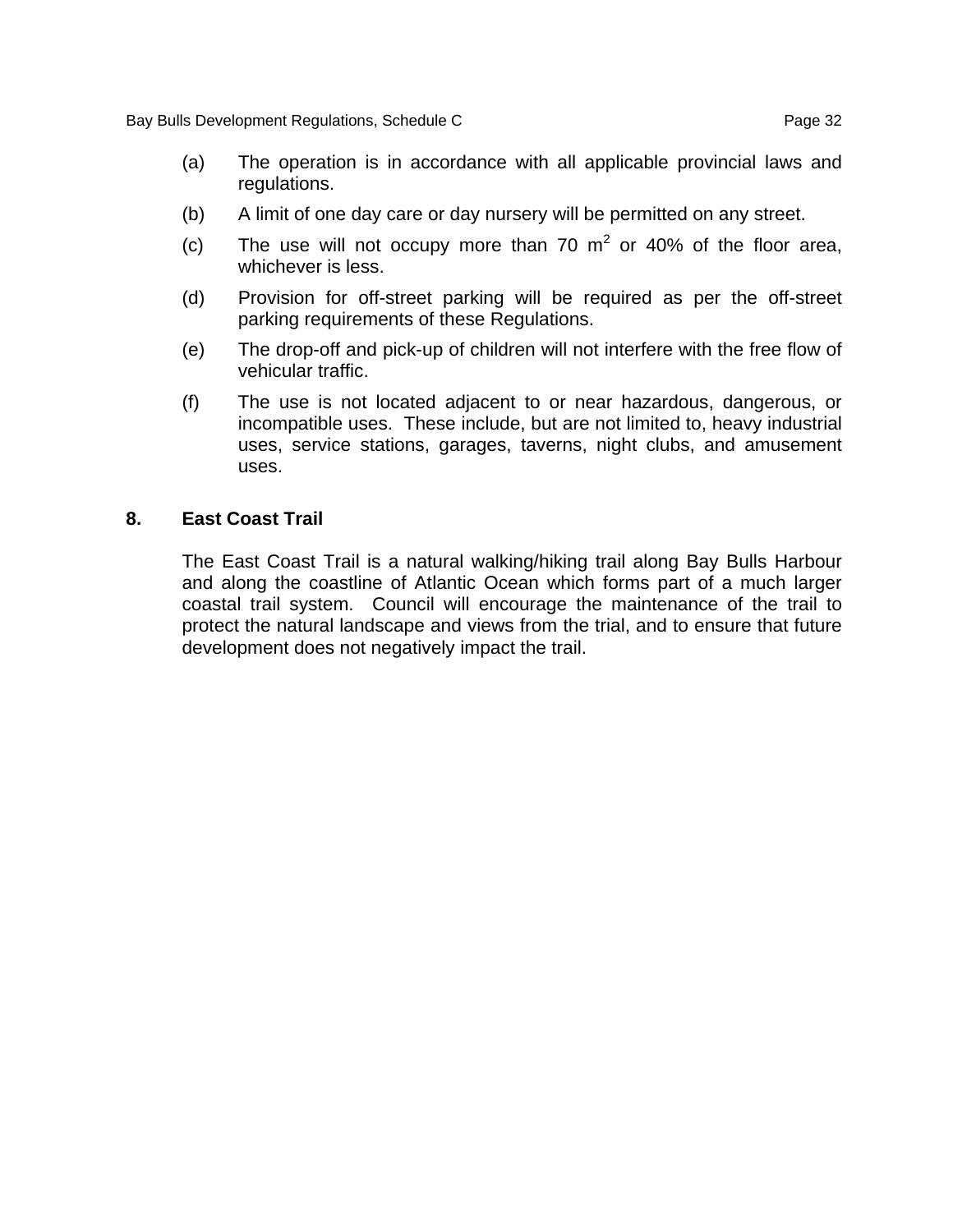ZONE TITLE **OPEN SPACE/RECREATION (OS/R)** 

PERMITTED USE CLASSES - (see Regulation 89) Recreational open space; conservation.

DISCRETIONARY USE CLASSES - (see Regulations 22 and 90) Indoor assembly, outdoor assembly, office, cultural and civic, catering (take-out food service only) and antenna.

# **CONDITIONS FOR OPEN SPACE/RECREATION ZONE**

#### **1. Development Standards**

The development standards for this zone shall be as follows:

| (a) Minimum Building Line Setback | 5 metres  |
|-----------------------------------|-----------|
| (b) Minimum Sideyards             | 5 metres  |
| (c) Minimum Rearyard              | 10 metres |
| (d) Maximum Height                | 15 metres |

#### **2. Discretionary Use Classes**

The discretionary use classes listed in this table may be permitted at the discretion of Council provided that they are complementary to permitted uses and will not inhibit or prejudice the existence or development of permitted uses.

#### **3. Take-Out Food Service**

A take-out food service use may be considered on a discretionary basis provided it serves recreational activities only.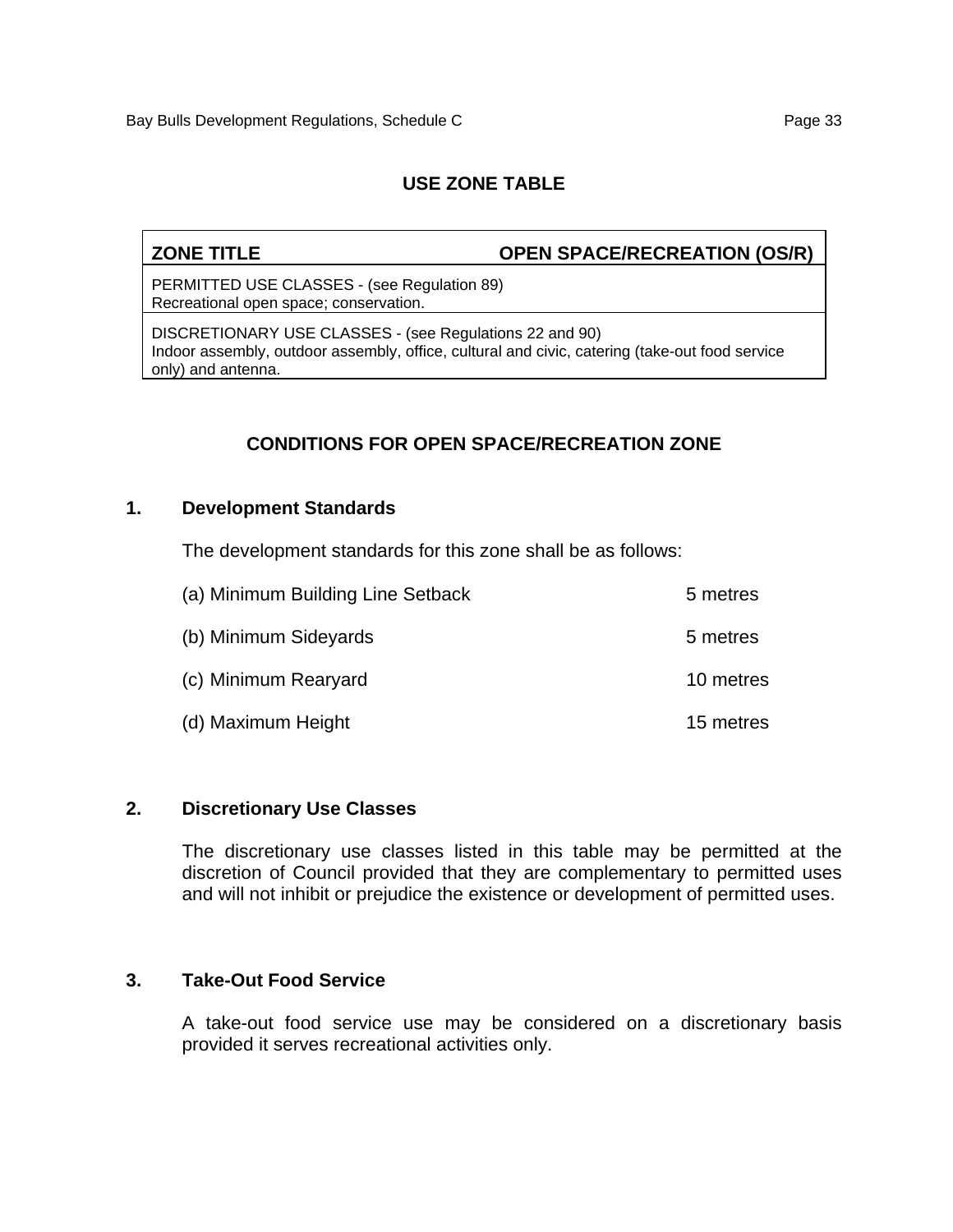Bay Bulls Development Regulations, Schedule C<br>
Page 34

#### **4. East Coast Trail**

The East Coast Trail is a natural walking/hiking trail along Bay Bulls Harbour and along the coastline of Atlantic Ocean which forms part of a much larger coastal trail system. Council will encourage the maintenance of the trail to protect the natural landscape and views from the trial, and to ensure that future development does not negatively impact the trail.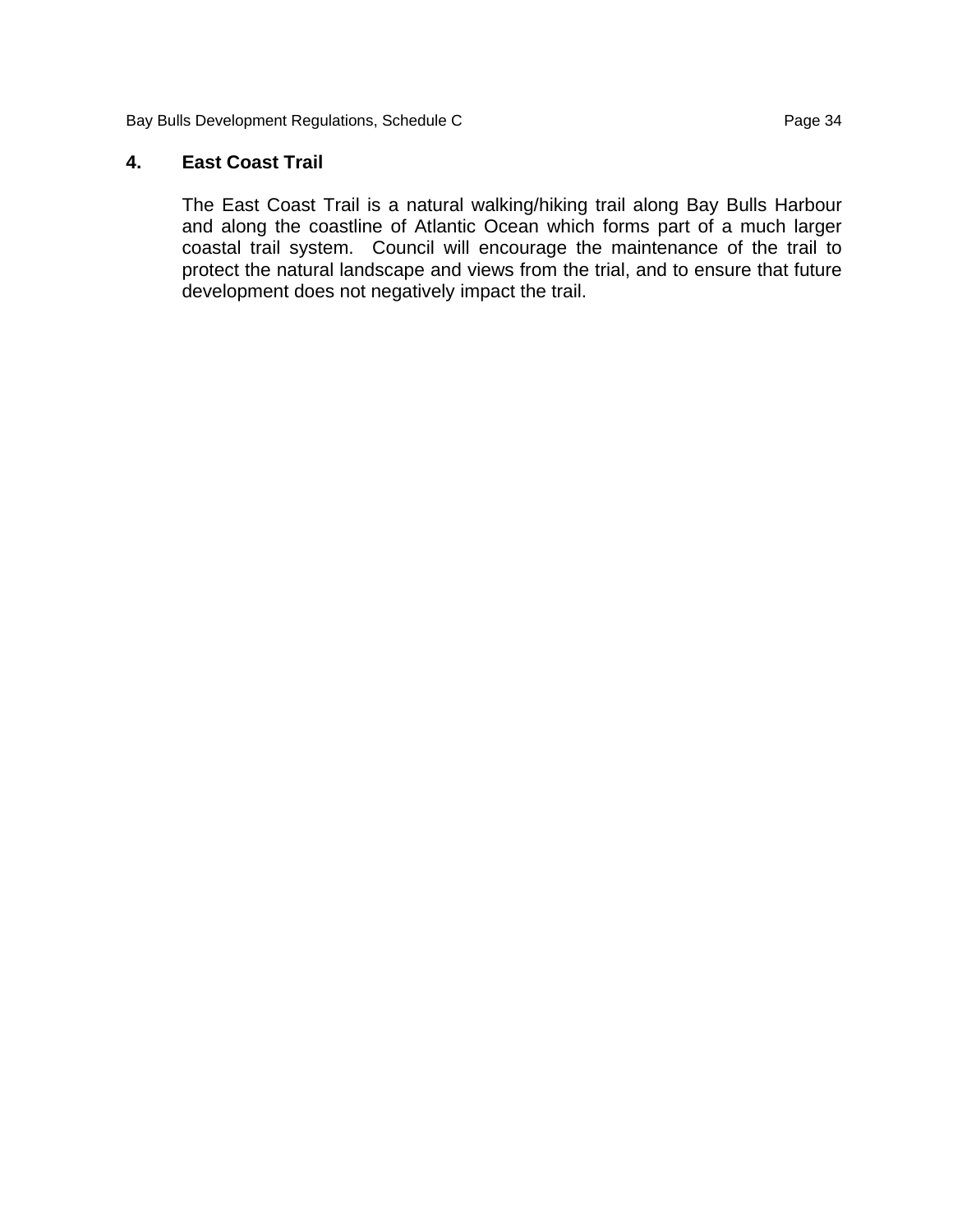**ZONE TITLE OPEN SPACE/CONSERVATION (OS/C)** 

PERMITTED USE CLASSES - (see Regulation 89) Conservation.

DISCRETIONARY USE CLASSES - (see Regulations 22 and 90) Agriculture, forestry, cemetery, transportation, recreational open space and antenna.

# **CONDITIONS FOR OPEN SPACE/CONSERVATION ZONE**

#### **1. Discretionary Use Classes**

The discretionary use classes listed in this table may be permitted at the discretion of Council provided that they are complementary to permitted uses and will not inhibit or prejudice the existence or development of permitted uses.

#### **2. Agricultural Use**

Traditional small scale hobby and subsistence agricultural uses may be permitted such as vegetable gardens. Areas of steep slope where soil erosion may occur shall not be developed for agriculture uses, unless a soil erosion program can be developed and implemented.

#### **3. Cemetery**

Cemeteries which are located separately from a church may be permitted in the Open Space Conservation zone.

#### **4. Accessory Building**

An accessory building may be permitted in association with a cemetery and shall have a maximum floor area of 20  $m^2$ . Accessory buildings shall be located a minimum of 3 metres from the nearest part of the main building and a minimum of 1 metre from a side and rear lot line and a maximum height of an accessory building shall be 4 metres.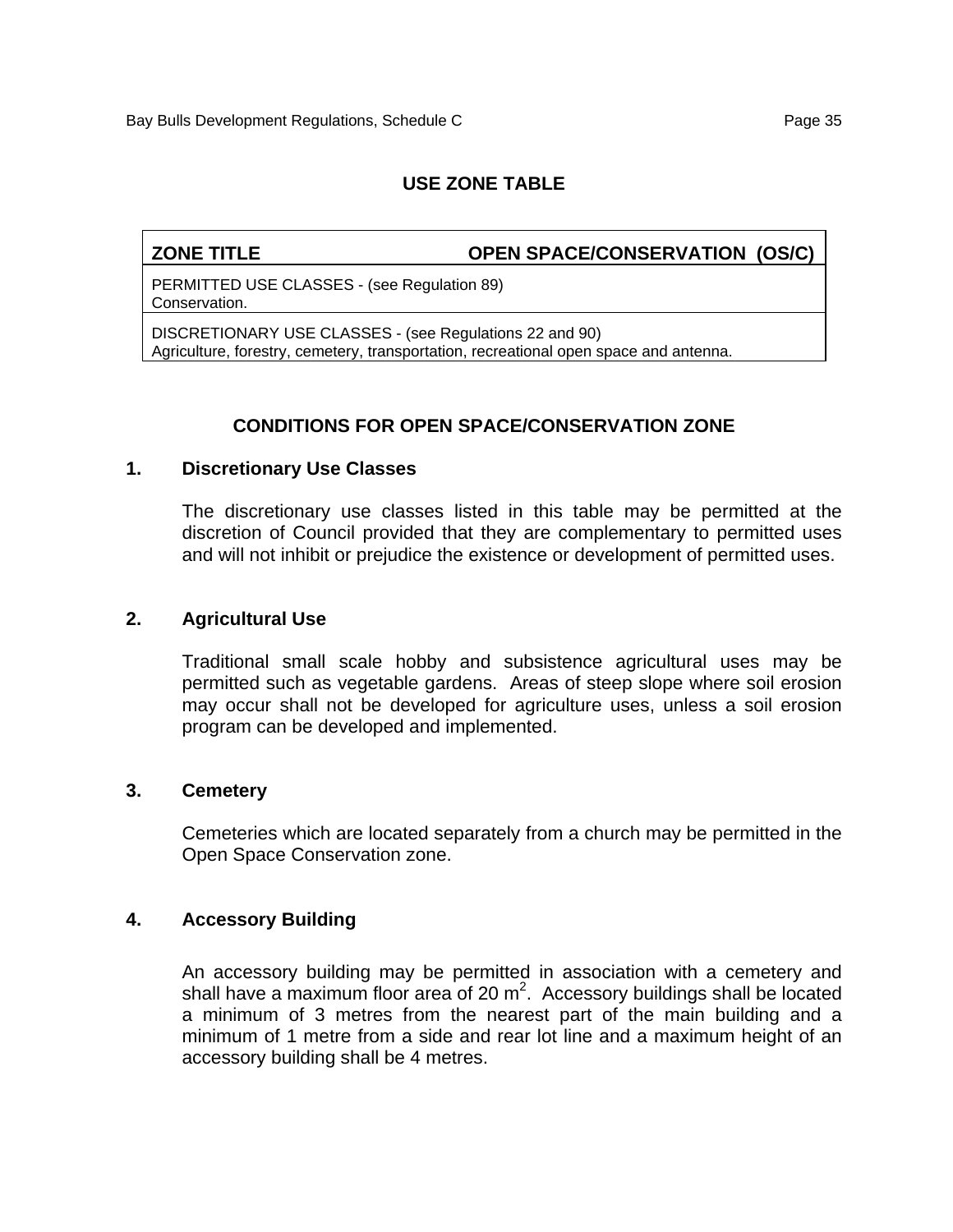#### **5. East Coast Trail**

The East Coast Trail is a natural walking/hiking trail along Bay Bulls Harbour and along the coastline of Atlantic Ocean which forms part of a much larger coastal trail system. Council will encourage the maintenance of the trail to protect the natural landscape and views from the trial, and to ensure that future development does not negatively impact the trail.

#### **6. Docks and Wharves**

Council may consider transportation uses as those associated with wharves, docks, boathouses, fishing stages and other uses which may be located along the seashore or which may form part of the fishing industry.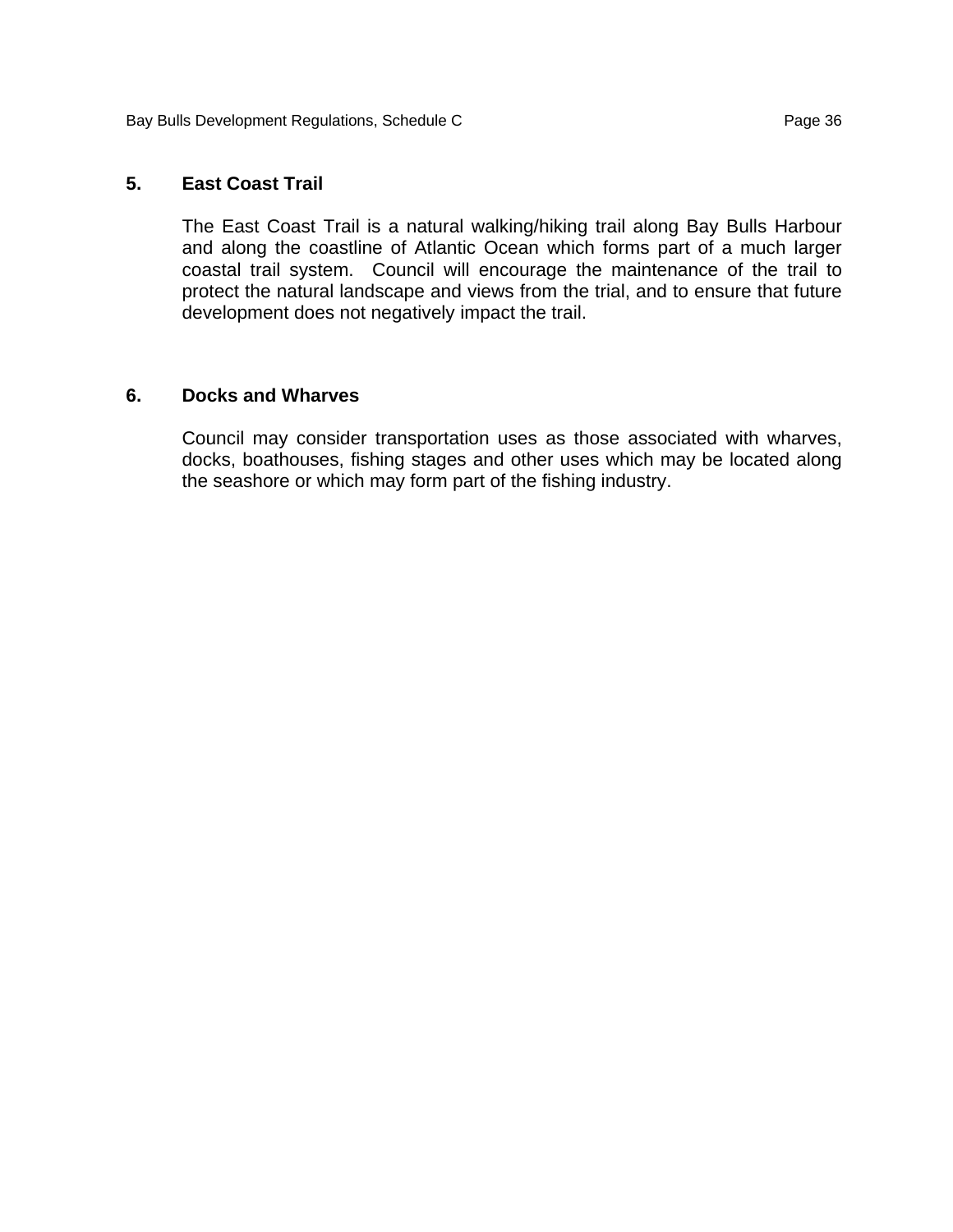**ZONE TITLE** RURAL (RUR)

PERMITTED USE CLASSES - (see Regulation 89) Agriculture, forestry, recreational open space, and conservation.

DISCRETIONARY USE CLASSES - (see Regulations 22 and 90) Single dwelling, veterinary, outdoor market, service station, general industrial, mineral working, cemetery, animal, utilities, transportation (see condition), antenna.

# **CONDITIONS FOR RURAL ZONE**

#### **1. Discretionary Use Classes**

The discretionary use classes listed in this table may be permitted at the discretion of Council provided that they are complementary to permitted uses and will not inhibit or prejudice the existence or development of permitted uses.

#### **2. Development Standards**

The development standards for uses in this zone shall be determined case-bycase and shall conform to the standards for the same uses in other zones.

#### **3. Single Dwellings**

Single residential dwellings may be permitted in conjunction with a permitted use such as agriculture. The agricultural uses shall be a commercial business and the full time farmer shall obtain a minimum of 50 % of his or her gross income from the farm operation. The commercial operation shall be in operation for a minimum of two years before Council will approve any residential development.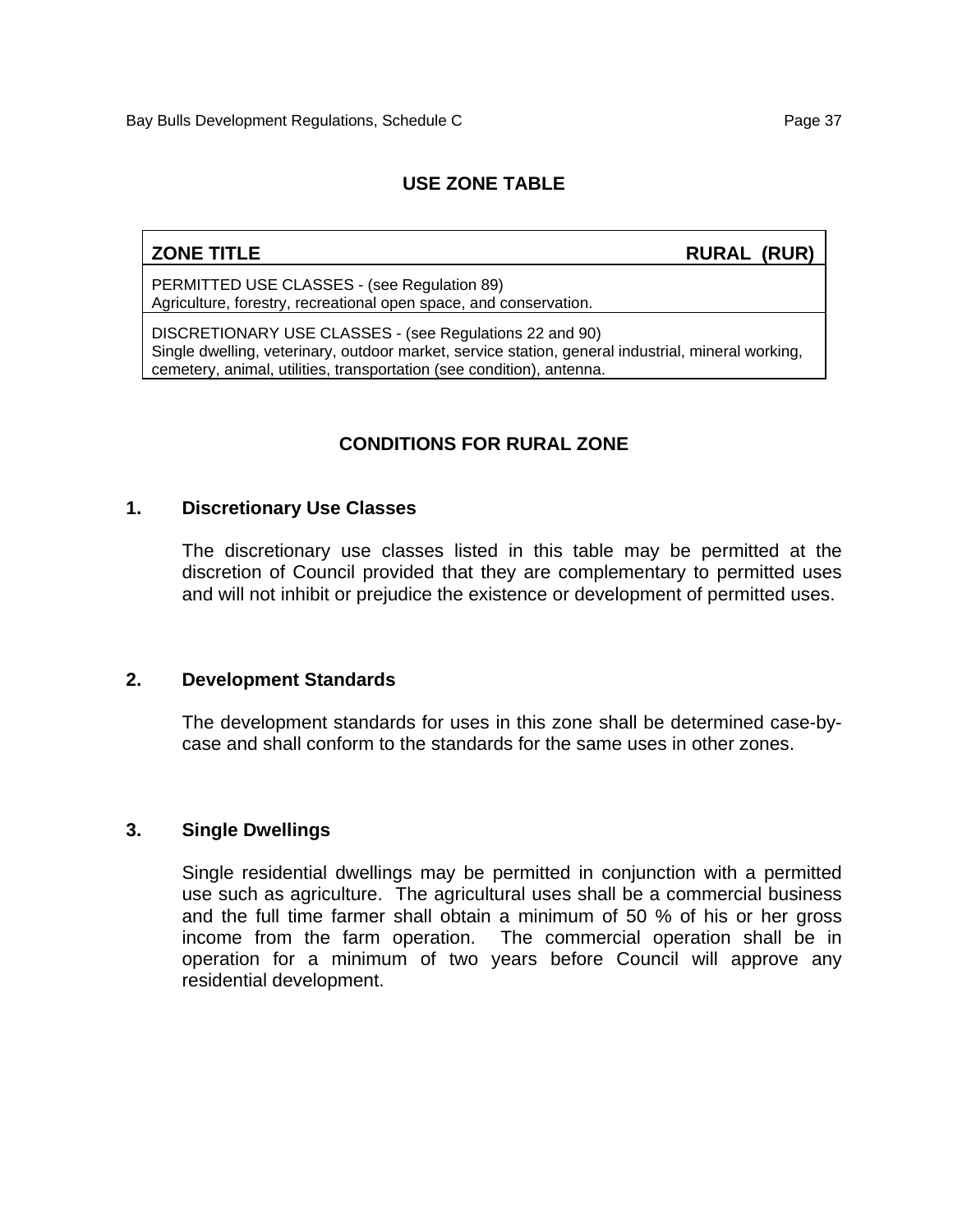Bay Bulls Development Regulations, Schedule C **Page 38** Page 38

#### **4. General Industry**

General Industrial uses and associated accessory uses may be permitted by Council provided that:

- (a) The use is restricted to maintenance and repair of equipment, processing and storage related to agriculture or forestry uses,
- (b) The site is unsuitable for location in the General Industrial zone,
- (c) Municipal services, such as town water and sewer will not be required,
- (d) The proposed use will not have an adverse visual impact on the built-up areas of the Town and Council may require that the site be screened or not visible from public roads and the built-up area,
- (e) The proposed use will not generate an increase in traffic on roads in the built-up areas of the Town,
- (f) The proposed site can be developed without negative impact on the natural environment and amenities of the Town, including watercourses and ponds.

#### **5. Mineral Working**

Council may permit mineral working subject to the following conditions:

- (a) Effective tree screens shall be maintained around the periphery of any mineral working. Where trees are not present to create an effective screen, Council may require the installation of a landscaped embankment or fence.
- (b) Topsoil removed for mineral working shall be retained for restoration of the site.
- (c) No mineral working shall be conducted which causes danger or nuisance to the public.
- (d) No mineral working shall be permitted within the view of a designated scenic road.
- (e) Proposed mineral working operations will be evaluated carefully by Council in conjunction with the Department of Natural Resources.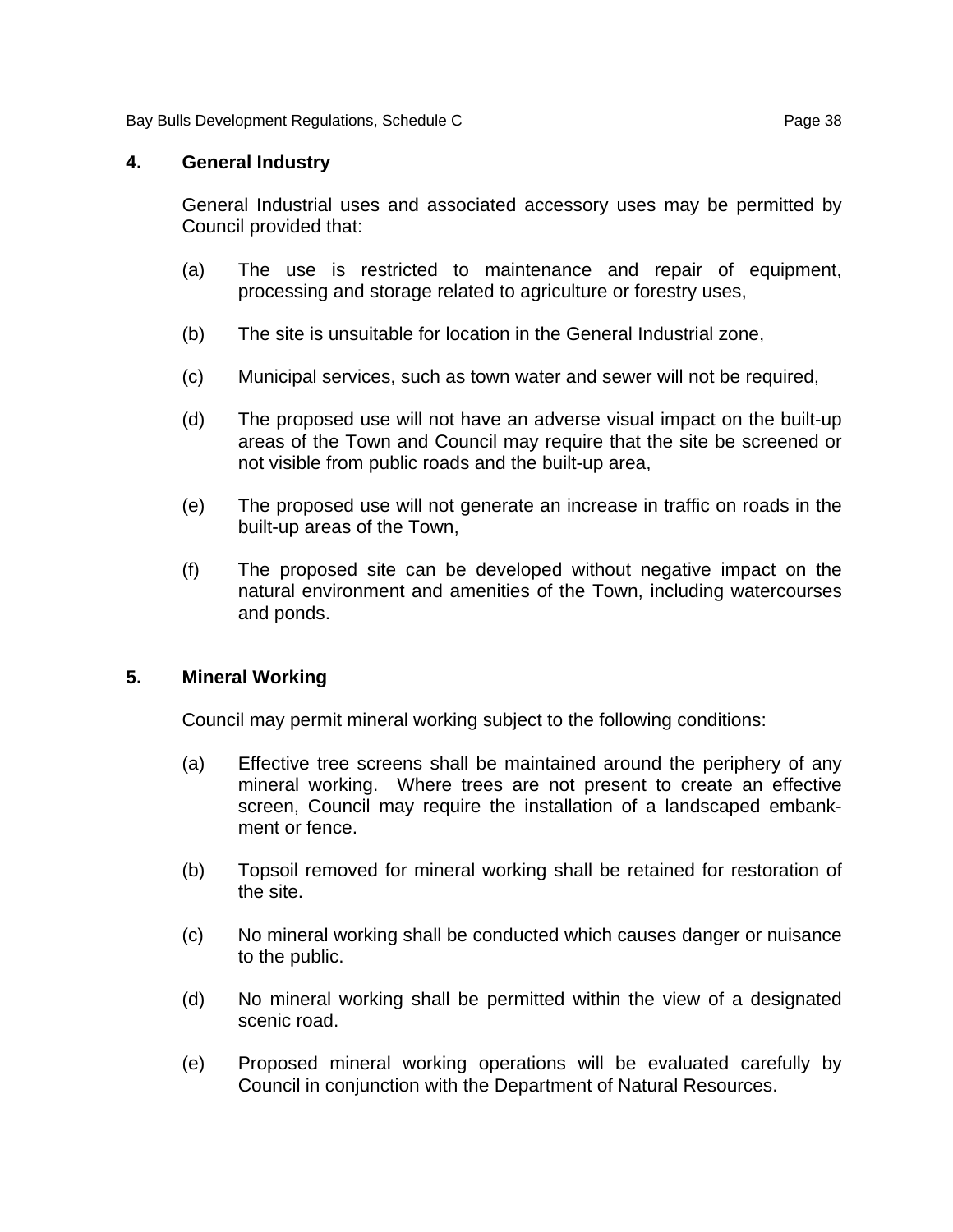Bay Bulls Development Regulations, Schedule C **Page 39** Page 39

- (f) No mineral working shall unacceptably reduce the quality of water in a watercourse or waterbody. Any access road which crosses a watercourse shall have a bridge or culvert according to the regulations of the Department of Environment and Conservation.
- (g) No mineral working shall result in the excavation of land below the level of the water table nor cause the ponding of water. However, settling ponds may be permitted with the approval of the Department of Environment and Conservation.
- (h) No mineral working shall be carried out in a manner which causes the erosion of adjacent land.
- (i) The mineral working shall be kept clean of refuse, abandoned vehicles and equipment, and derelict buildings.
- (j) Upon completion of mineral working, and when there is no intention to re-open such operations, all buildings and machinery shall be removed from the site and the site restored so as not to constitute a danger to the public or present an unsightly appearance.

# **7. Advertisements Relating to Onsite Uses**

The conditions for the erection or display of an advertisement on any lot or site occupied by a permitted use or a legal non-conforming use shall be as follows:

- (a) The size, shape, illumination and material construction of the advertisement shall meet the requirements of Council, having regard to the safety and convenience of users of adjacent streets and sidewalks, and the general amenities of the surrounding area.
- (b) Council shall determine the size and area of any sign.
- (c) Free standing portable illuminated signs ("yellow" or "Light Up Portable Signs") will not be allowed in the residential area.